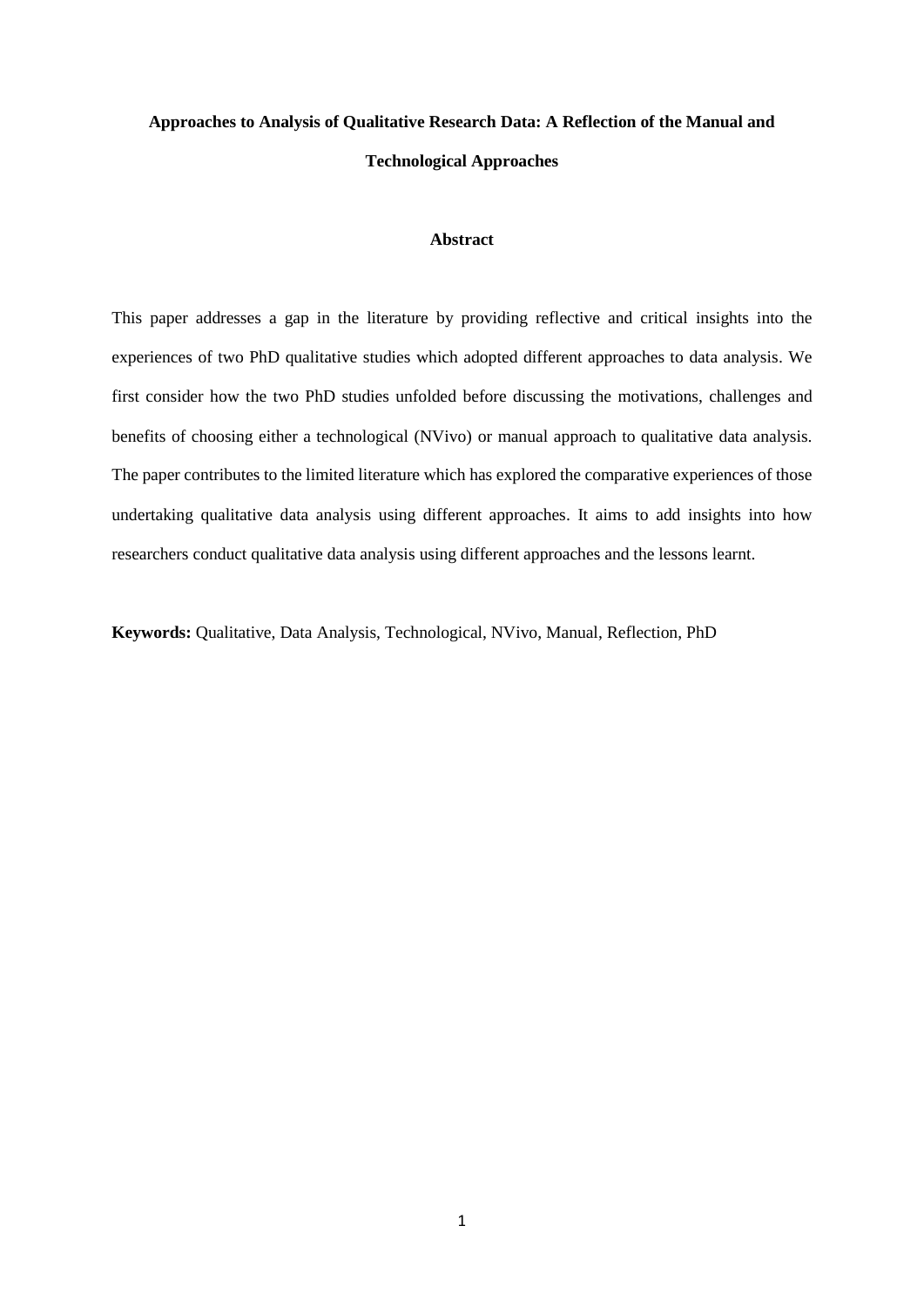### **1. Introduction**

Qualitative data analysis has a long history in the social sciences. Reflecting this, a substantial literature has developed to guide the researcher through the process of qualitative data analysis (e.g. Bryman and Burgess, 1994; Harding, 2018; Saunders, Lewis and Thornhill, 2019; Silverman, 2017). While earlier literature focuses on the manual approach of qualitative data analysis (Bogdan and Bilken, 1982; Lofland, 1971), more recent literature provides support in the application of a range of technological approaches (alternatively referred to as Computer Assisted Qualitative Data Analysis Software or CAQDAS): e.g., Excel (Meyer and Avery, 2009); NVivo (Jackson and Bazeley, 2019); and ATLAS.ti (Friese, 2019). Moreover, in an accounting context, a critical literature has emerged which attempts to elucidate the messy and problematic nature of qualitative data analysis (Ahrens and Chapman, 2006; Lee and Humphrey, 2006; Modell and Humphrey, 2008; O'Dwyer, 2004; Parker, 2003). However, while a substantial literature exists to guide the researcher in undertaking qualitative data analysis and in providing an understanding of the problematic nature of such analyses, a dearth of research reports on the comparative experiences of those undertaking qualitative data analysis using different approaches. The paper aims to address this gap by reporting on the experiences of two recently qualified doctoral students as they reflect on how they each approached the task of analysing qualitative data, Researcher A (second author) choosing a technological approach (NVivo) while Researcher B (third author) opted for a manual approach. The paper contributes to the limited literature which has explored the comparative experiences of those undertaking qualitative data analysis using different approaches. In so doing, it is hoped that the critical reflections and insights provided will assist qualitative researchers in making important decisions around their approach to data analysis.

The remainder of the paper is structured as follows. In the next section, we provide an overview of the problematic nature of qualitative research and a review of the manual and technological approaches of data analysis available to the researcher. This is followed by a discussion of two qualitative PhD studies in section three. Section four discusses the experiences, challenges and critical reflections of Researchers A and B as they engaged with their particular approach to qualitative data analysis. The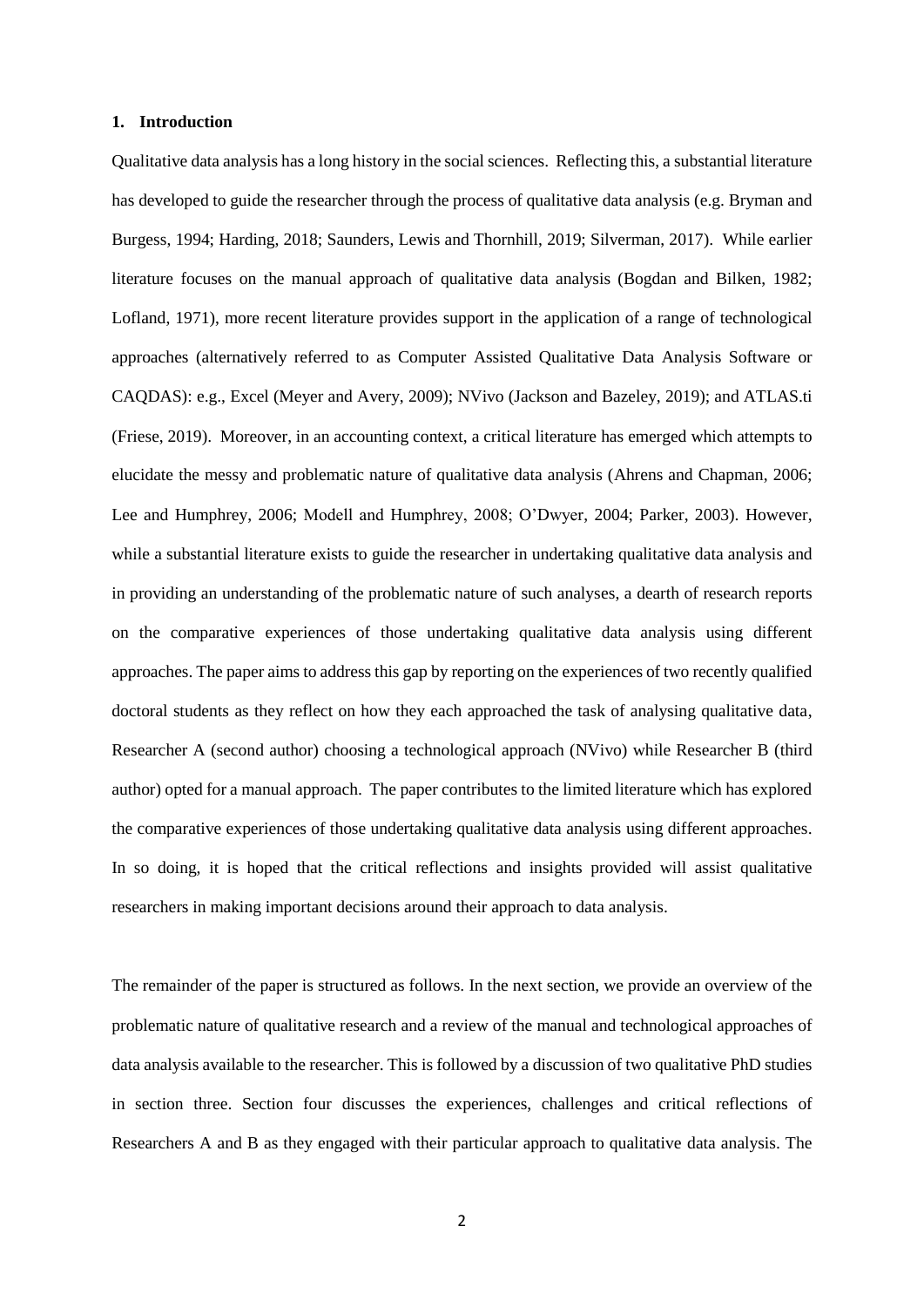paper concludes with a comparative analysis of the experiences of Researchers A and B and implications for further work.

#### **2. Literature Review**

## *2.1 A Qualitative Research Approach: Debates and Challenging Issues*

Qualitative researchers pursue qualia, that is phenomena as experienced (sometimes uniquely) by individuals, that enlarge our conception of the "really real" (Sherry and Kozinets, 2001, p. 2). It seeks to answer 'how' and 'why' rather than 'what' or 'how often' questions. In so doing, it involves collecting rich data that are understood within context and are associated with an interpretivist philosophy. Mason (2002) notes that qualitative research is not just about words, rather it reflects a view of practice that is socially constructed and requires researchers to embrace subjectivity in order to interpret data. Furthermore, Bédard and Gendron (2004) argue that "being tolerant of uncertainty is part of the fundamental skills of the qualitative researcher" (p. 199). That said, a qualitative approach can be extremely labour intensive, given the volume of data collected and the commitment required to generate themes where appropriate.

In the accounting and management literatures, there has been considerable debate on the challenges of qualitative data analysis. In early work, Parker (2003) highlights a potential challenge in that qualitative researchers need to be reflexive in the data analysis process. To that end, researchers often construct field notes and memos (during interviews for example) to report their feelings, perceptions and impressions which can be viewed as data, alongside all other data collected from the field. Bédard and Gendron (2004) highlight a further challenge in that analysing qualitative data is both labour intensive and requires high levels of research knowledge and ability. Furthermore, they argue that qualitative researchers need to be immersed in data collection and analysis and should be mindful that the "specific objectives of the study are not always determined a priori, but often 'emerge' from fieldwork" (p. 200). Ahrens and Chapman (2006) identify the challenge of data reduction without "'thinning' out the data to the point where it loses its specificity and becomes bland" (p. 832). Qualitative data analysis is, they argue, not a straightforward process: "Like other practices, the doing of qualitative field studies is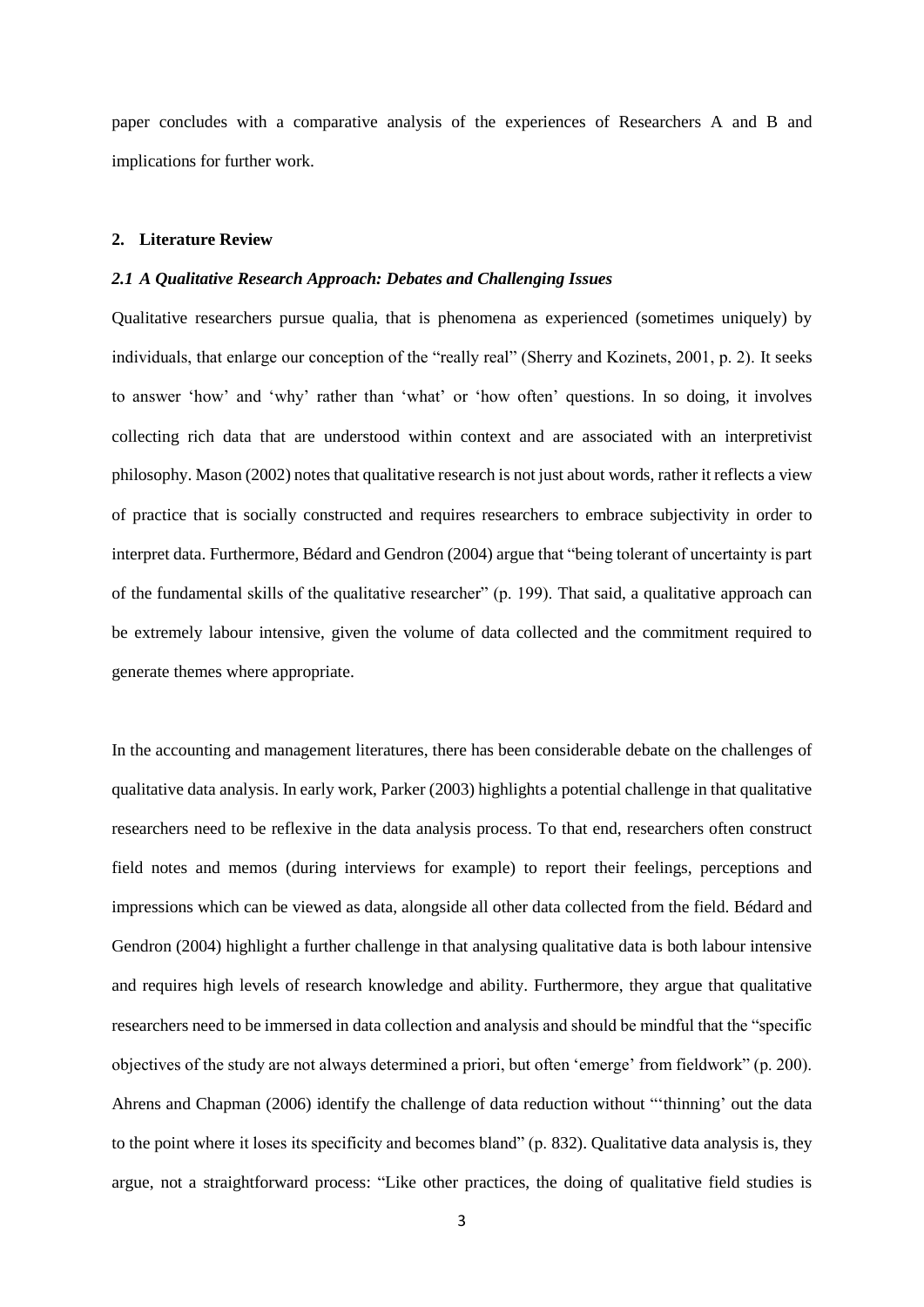difficult to articulate. One can point to the golden rules but, at the heart of it lies a problem of transformation. Out of data, snippets of conversations and formal interviews, hours and days of observation, tabulations of behaviours and other occurrences, must arise the plausible field study" (Ahrens and Chapman, 2006, p. 837). This chimes with O'Dwyer's (2004) description of qualitative data analysis as 'messy'. To address this, O'Dwyer (2004) highlights the importance of imposing structure onto the analysis process and outlines an intuitive approach to analyse interview data using Miles and Huberman's (1994) three stage process of data reduction, data display and data interpretation/conclusion drawing and verification. This process involves the categorisation of themes and individual aspects of interviews in several stages to ensure that general patterns and differences are articulated. While O'Dwyer (2004) considered using a technological approach to assist in data analysis, he discounted it as an option at an early stage of his research, largely as a result of his ignorance of what it could offer. Lee and Humphrey (2006) also argue that analysing interview transcripts is a key challenge facing qualitative researchers. In particular, deciding "what weight to give to meanings that are only apparent in a part of an interview, how to retain understanding of the whole interview when the focus is on individual parts and how to derive patterns both within and across interviews without losing sight of any idiosyncratic elements that may provide unique insights" (p. 188). Finally, Modell and Humphrey (2008, p. 96), while calling for further research in the area of qualitative data analysis, contend that problems exist where there is undue focus on the approach to data analysis to the detriment of the development of ideas. They suggest that this appears to be an increasingly common issue, particularly with increased use of technology in the data analysis process.

#### *2.2 Approaches to Data Analysis: Manual and Technological (i.e. NVivo) Approaches*

The data analysis phase of qualitative research is described as the "most intellectually challenging phase" (Marshall and Rossman, 1995, p. 114) and the active role of the researcher in identifying and communicating themes is emphasised (Braun and Clarke, 2006; Edwards and Skinner, 2009; Silverman, 2017). While early technological approaches to data analysis have been in existence since the 1960s, many qualitative researchers have continued to employ the manual approach to analysis (Séror, 2005). In part, this may be due to the perceptions of some researchers that the technological approach may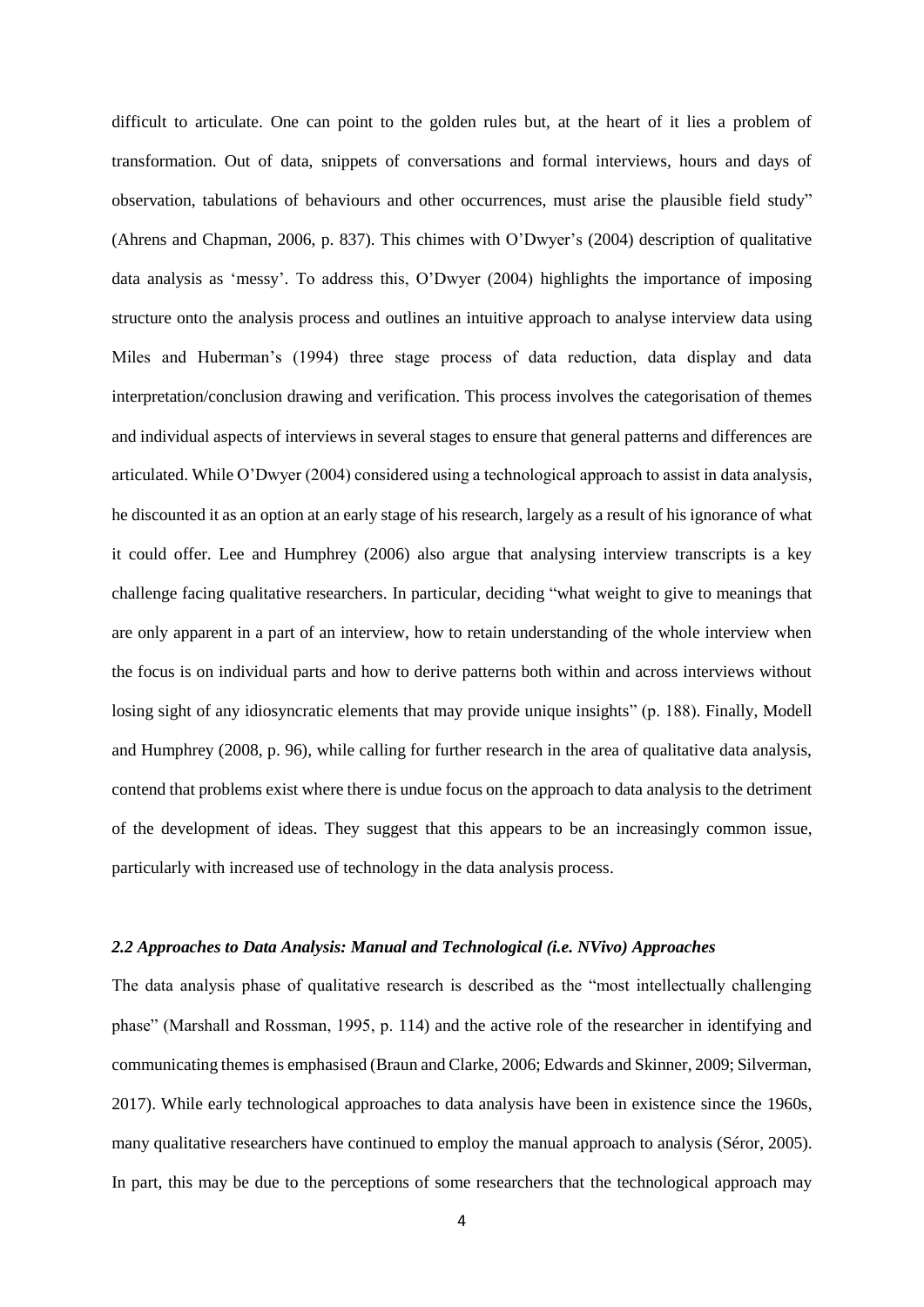attempt to do more than assist in the management of data, potentially influencing the abstraction of themes from data in unintended ways (Crowley, Harre and Tagg, 2002). However, a review of the literature suggests that the manual approach can be an unwieldy, cumbersome, "tedious and frustrating" process (Basit, 2003, p. 152). Furthermore, comparatively little has been published in relation to the mechanics of the manual approach (Bazeley, 2009; Bogdan and Bilken, 1982; Braun and Clarke, 2006; Edwards and Skinner, 2009; Lofland, 1971; Maher, Hadfield, Hutchings and de Eyto, 2018; Miles and Huberman, 1994; Silverman, 2017).

Edwards and Skinner (2009) assert that the manual analysis of hundreds of pages of raw data is a "daunting" task (p. 134). To assist in this process, some basic mechanical procedures are described in the literature, including: printing hardcopy transcripts, photocopying, marking up, line-by-line coding, coding in margins, cutting, cut-and-paste, sorting, reorganising, hanging files and arranging colourcoded sticky notes on large format display boards (Basit, 2003; Bogdan and Bilken, 1982; Lofland, 1971; Maher et al., 2018; Richards and Richards, 1994). Moreover, Braun and Clarke (2006) provide a comprehensive description of the manual data analysis process, involving "writing notes on the texts you are analysing, by using highlighters or coloured pens to indicate potential patterns, or by using 'post-it' notes to identify segments of data" (p89). As 'codes' are identified, data extracts are manually grouped and collated within the individual codes. The subsequent generation of sub-themes and overarching themes involves the trialling of combinations of codes until "all extracts of data have been coded in relation to them" (p. 89). The above is an iterative process and involves re-reading, coding and recoding until all data has been included in sub-themes and overarching themes. The researcher's interaction with the data is important in this regard, and involves a series of physical activities around arranging and re-arranging data excerpts and post-it notes followed by visual mapping on "large format display boards" (Maher et al., 2018, p. 11). This process "encourages a slower and more meaningful interaction with the data" and allows the researcher "great freedom in terms of constant comparison, trailing arrangements, viewing perspectives, reflection and ultimately developing interpretative insights" (Maher et al., 2018, p. 11).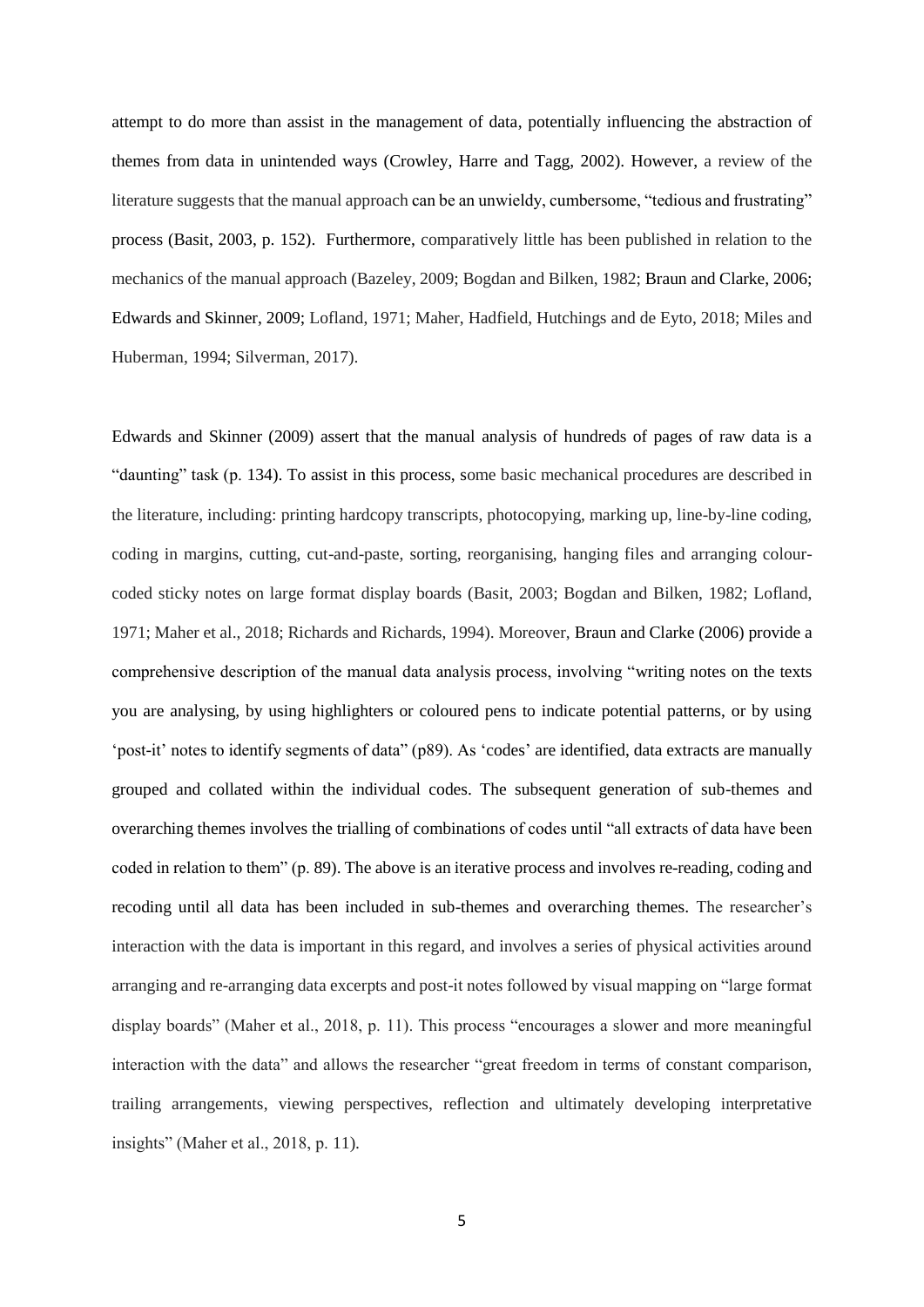An alternative to the manual approach is the use of CAQDAS (i.e. technological approach) to support qualitative data analysis. CAQDAS offers the ability to import, organise and explore data from various sources (text, audio, video, emails, images, spreadsheets, online surveys, social and web content). The origins of NVivo, one of the market leaders, can be traced back to the 1980s with the development of a computer programme called Non-numerical Unstructured Data Indexing Searching and Theorizing (NUD\*IST). Richards, one of the co-developers of NVivo provides an "intellectual history" of NUD\*IST and NVivo (Richards, 2002, p. 199), arguing that "NVivo … is being preferred by researchers wishing to do a very detailed and finely articulated study … [and that its] tools support close and multi-faceted analysis on small and moderate amounts of data" (p. 211). Reflecting its widespread usage as a mainstream CAQDAS, a literature has now developed around NVivo. For example, Bandara (2006) provides guidance to novice researchers and academics involved in NVivo research training in information systems research; García-Horta and Guerra-Ramos (2009) provide reflections on the use of NVivo in education; Leech and Onwuegbuzie (2011) present guidance for psychology researchers; and Zamawe (2015) presents experiences in the context of health professionals.

Acknowledging that little is known about how researchers use CAQDAS, Paulus, Woods, Atkins and Macklin (2017) present the results of a discourse analysis of some 763 empirical studies which have utilised NVivo or ATLAS.ti (a competitor of NVivo – see [https://atlasti.com/\)](https://atlasti.com/). Drawing on peer reviewed papers published between 1994 and 2013, Paulus et al. (2017) report that the majority of researchers (87.5% of their sample) using a CAQDAS to support qualitative data analysis fail to provide details of the technological approach used beyond naming the software, or what they refer to as 'namedropping'. Some 10% of the sample provide moderate levels of reporting, mainly concerned with "descriptions of software capability" (Paulus et al., 2017, p. 37). The remaining 2% of the sample provide more detailed descriptions of the CAQDAS used, including "detailed descriptions of how the analysis was conducted" (p. 39) or "how the researchers used the software to go beyond coding to a deeper layer of analysis" (p. 41). Based on their findings, Paulus et al. (2017) suggest that future studies should provide more detail about their experiences of using CAQDAS to support qualitative data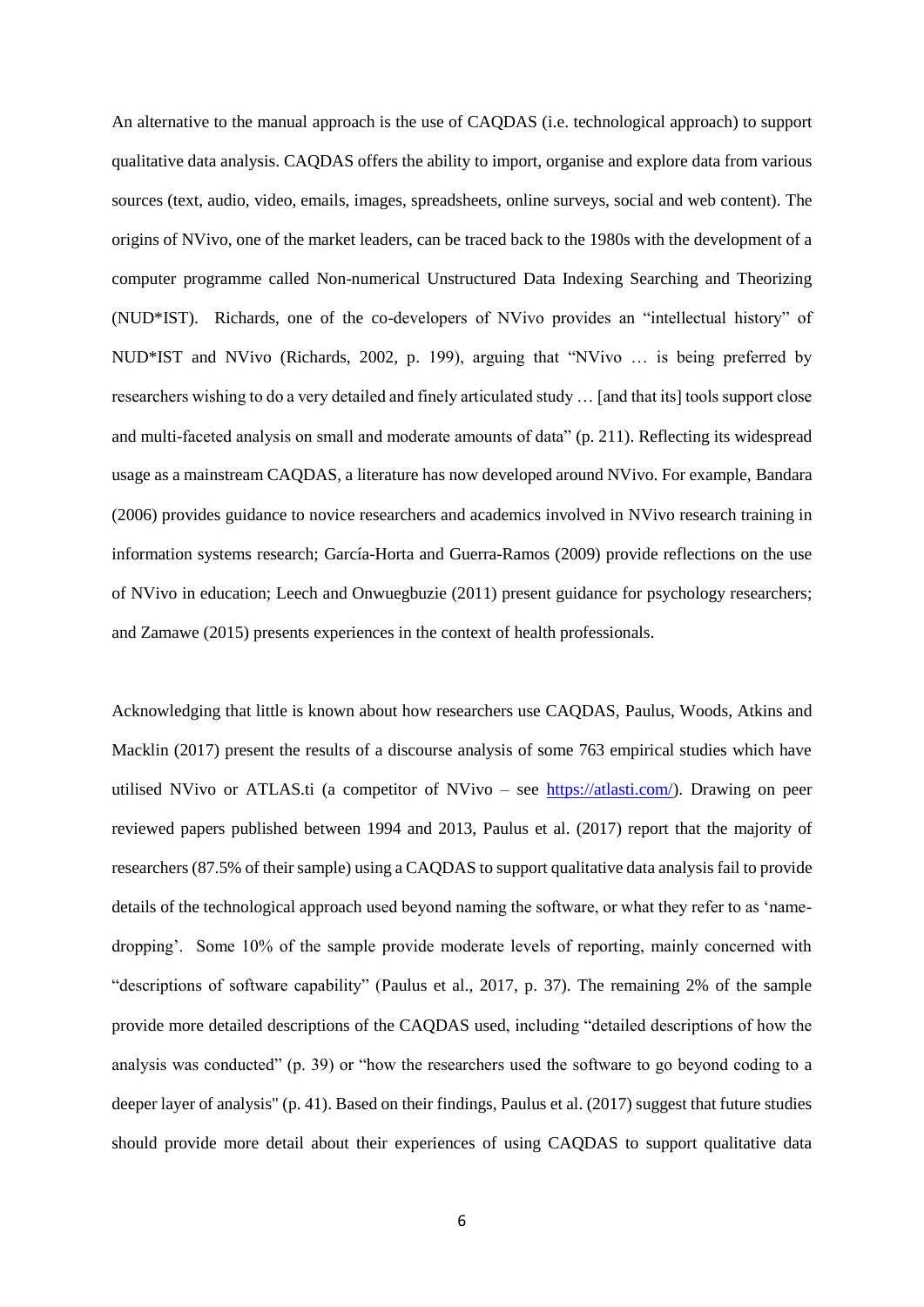analysis, including: what software is used; how they are used; why they are used; and how effective they have been.

A limited number of studies report on the benefits and drawbacks of using NVivo. In an early study, García-Horta and Guerra-Ramos (2009) report their experiences of using NVivo (and  $MAX<sub>QDA</sub>$ ) to analyse qualitative data collected from teachers. Their experiences suggest a number of advantages, including the ability to: organise and store large volumes of data; deal with data overload; and enable fast and efficient retrieval of relevant information. However, they also highlight a number of limitations, most notably the "real hard work" of "generating categories or taxonomies, assigning meaning, synthesizing or theorizing" (p. 163) which, they argue, remains that of the researcher and not the software. García-Horta and Guerra-Ramos (2009) also highlight the potential for "data fetishism … or the 'let's code everything' strategy [which] can lead to excessive and non-reflexive coding" (p. 163). They caution against the possibility of assumptions that 'meaning-making' can be computerised and the possibility of what they call 'technologism' whereby there is an implicit assumption that the qualitative data process will be enhanced by the use of software. More recently, Zamawe (2015) (drawing on data collected between 2011 and 2012), argues that NVivo works well with most research designs as it is not methodologically specific and "the presence of NVivo makes it more compatible with grounded theory and thematic analysis approaches" (p. 14). Furthermore, Zamawe (2015) suggests NVivo eases the burden associated with manual qualitative data analysis in terms of the 'copy-cutpaste' requirement. NVivo also lends itself to more effective and efficient coding, and the reshaping and reorganisation of the coding structure by "simply clicking a few buttons" (p. 14). Zamawe (2015), however, points out some pitfalls associated with using NVivo including: the time consuming, and difficult, nature of the software; the potential for NVivo to "take over the analysis process from the researcher" (p. 15); the process of splitting data into nodes; and the danger of the researcher becoming distant from his/her data with the result that the 'thickness' of the data is diluted.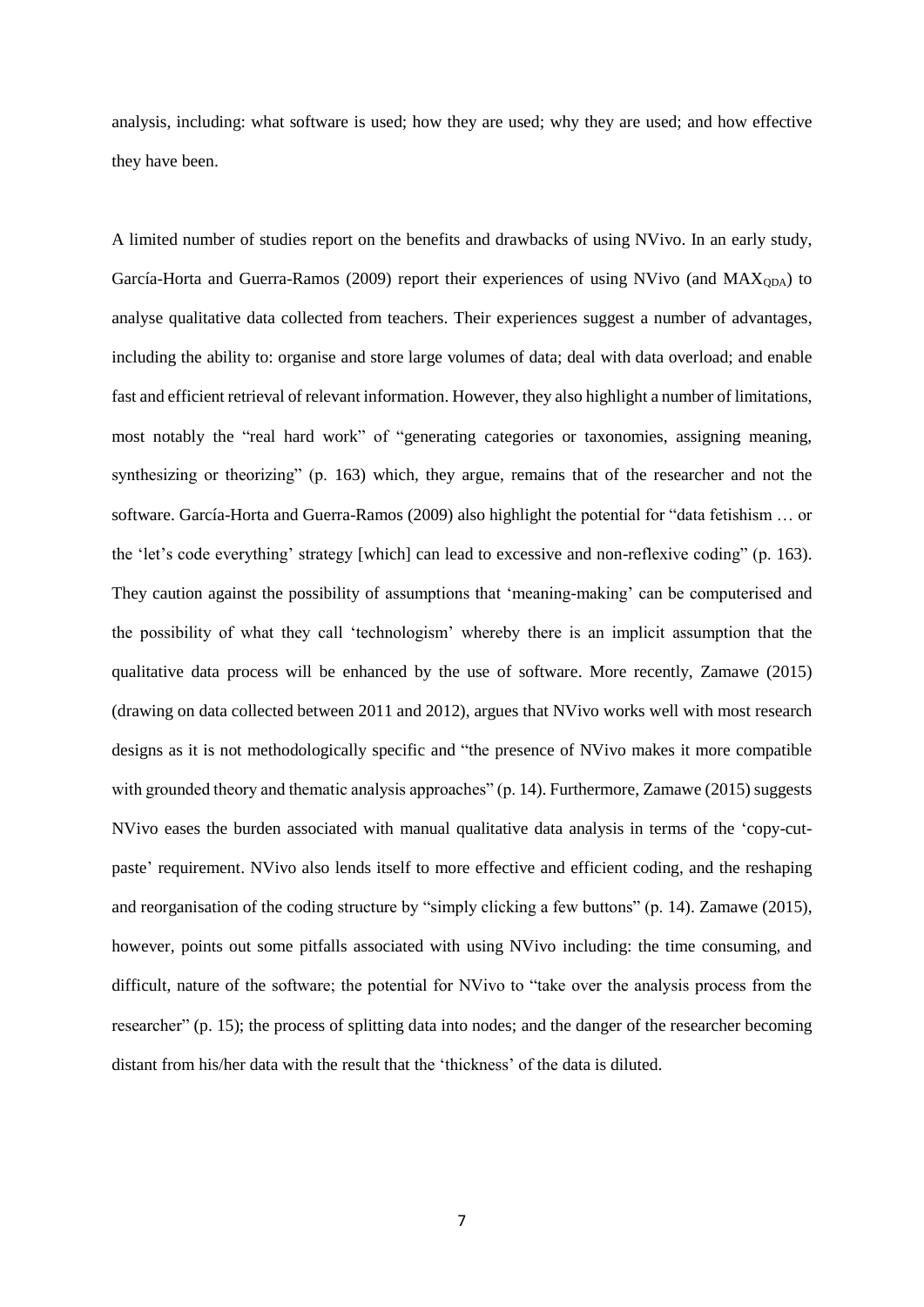### *2.3 Comparison of Manual and Technological Approaches*

Few studies have reported on comparisons of the manual and technological approaches to qualitative data analysis. In one such study, Basit (2003) compares the use of the manual and technological approach to qualitative data analysis drawing on two research projects. She argues that the approach chosen is dependent on the size of the project, the funds and time available, and the inclination and expertise of the researcher. Basit (2003) maintains that while the technological approach may not be considered feasible to code a small number of interviews, it is worth the effort when a large number of interviews are involved. When compared to the manual approach, she highlights a number of perceived benefits of the technological approach. First, the data analysis process is relatively smooth and facilitates a more in-depth analysis. Second, the search facility is particularly useful, as is the ability to generate reports. Despite the perceived benefits, Basit (2003) acknowledges some challenges of the technological approach when compared to the manual approach. There is a considerable amount of time and formal training involved in getting acquainted with a software package to code qualitative data electronically, an investment not required for the manual approach. However, that said, Basit notes that the benefit of the software search facility and the generation of comprehensive reports compensates for the time investment required. In another study, Maher et al. (2018) argue that qualitative data analysis software packages, such as NVivo, do not fully scaffold the data analysis process. They therefore advocate for the use of manual coding (such as using coloured pens, paper, and sticky notes) to be combined with digital software to overcome this. Reflecting on their research which combined both a manual and software analysis, they argue that NVivo provides excellent data management and retrieval facilities to generate answers to complex questions that support analysis and write-up, a facility not available with a manual approach. However, they suggest that the manual approach of physically writing on sticky notes, arranging and rearranging them and visual mapping, encourages more meaningful interaction with the data, compared to a technological approach. Furthermore, they advocate that the manual approach has a particular advantage over the technological approach as manual analyses usually results in displays of the analysis, where visualizations, sticky notes, and concept maps may remain in place, thus allowing the researcher to engage with the research material on a variety of levels and over a period of time. In contrast to the manual approach, Maher et al. (2018) believe that NVivo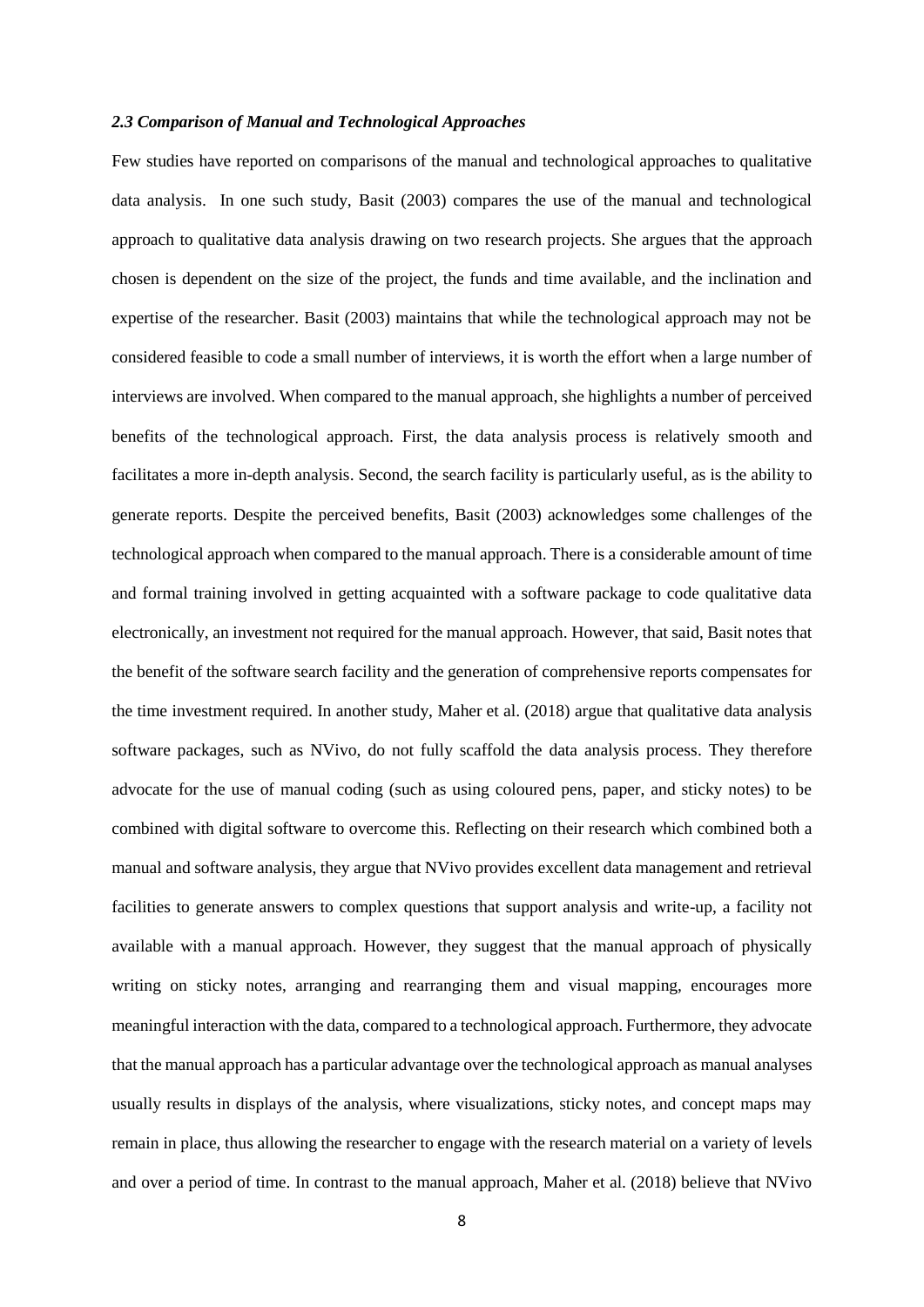operated on a computer screen does not facilitate broad overviews of the data and that data views may therefore become fragmented.

The above review indicates that limited research has reported on the comparative experiences of those undertaking qualitative data analysis. As indicated earlier, this paper addresses this gap, and in so doing, reports on the experiences of two recently qualified doctoral students as they reflect on how they each approached the task of analysing qualitative data using different approaches. The next section presents details of the two research projects.

#### **3. The Doctoral Research Projects**

In this section, the background, motivation and research question/objectives of the research projects undertaken by Researchers A and B (both undertaking a part-time PhD) are outlined to provide context for a comparison of the technological (NVivo) and manual approaches used for qualitative data analysis.

## *3.1 Researcher A: Background, Motivation, Research Question and Objectives*

Researcher A (a Chartered Accountant) investigated financial management practices in agriculture by exploring the financial decision-making process of Irish farmers. When the literature in the area of farm financial management was explored, it became apparent that there were relatively few prior studies, both internationally and in the Irish context (Argiles and Slof, 2001: Jack, 2005). The limited literature posed particular difficulties and frustration when conducting this research, but also demonstrated that there was a gap in the literature that needed to be addressed. The review of the literature identified a number of key issues which were central to the motivation of the research project: the majority of farmers appear to spend very little time on financial management (Boyle, 2012; Jack, 2005) and farmers tend to rely on intuition to a large extent when managing their farm enterprise (Nuthall, 2012; Öhlmér and Lönnstedt, 2004).

Researcher A's overall research question was: How and why do farmers make financial decisions? To address this question, two research objectives were formalised following a detailed literature review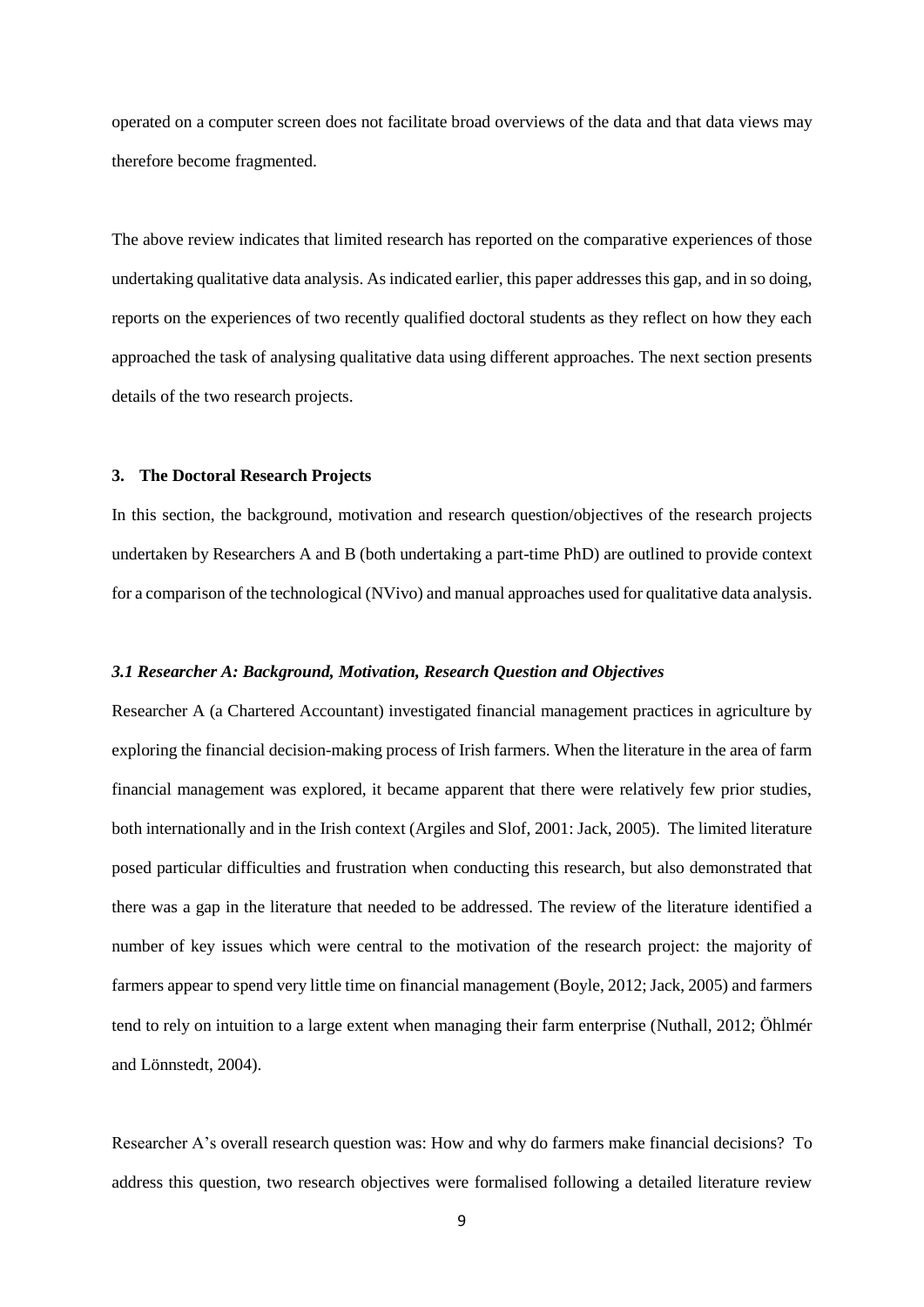and findings from preliminary research namely, a pilot survey of farmers and key informant interviews. The theoretical framework adopted (sensemaking theory) also assisted in framing the research objectives.

**Research Objective 1:** To explore the financial decision-making process of farmers by examining:

- The influencing factors on farmer decision-making;
- The role of advisors in farmer decision-making;
- The role of farm financial management in farmer decision-making;
- The role of other issues in farmer decision-making (e.g. demographic factors such as farm type, age and level of education of the farmer, and the role of intuition in farmer decision-making).

**Research Objective 2:** To establish how farmers make sense of their business situations in order to progress with decisions of a financial nature.

The research methodology chosen by Researcher A was interpretivist in nature (Ahrens and Chapman, 2006). This was based on the assumption that farmers' realities (in regard to how financial decisions are made) are subjective, socially constructed and may change. As a result, it was considered necessary to explore the subjective meanings motivating the decisions of farmers in order to understand the farmers' decision-making processes. To that end, interviews were considered the most appropriate data collection method to operationalise the interpretivist methodology chosen. The data collected via interviews allowed Researcher A to develop thick and rich explanations of how farmers make financial decisions.

## *3.2 Researcher B: Background, Motivation, Research Question and Objectives*

Researcher B (also a Chartered Accountant) examined accounting practitioners' perceptions of professional competence and their engagement with Continuing Professional Development (CPD) activities, as they strive to maintain and develop competence. Educational guidance on mandatory CPD within the profession was introduced in 2004 (International Education Standard 7, 2004) and while CPD is viewed as a bona fide stage in the lifecycle of professional education, it is in a state of infancy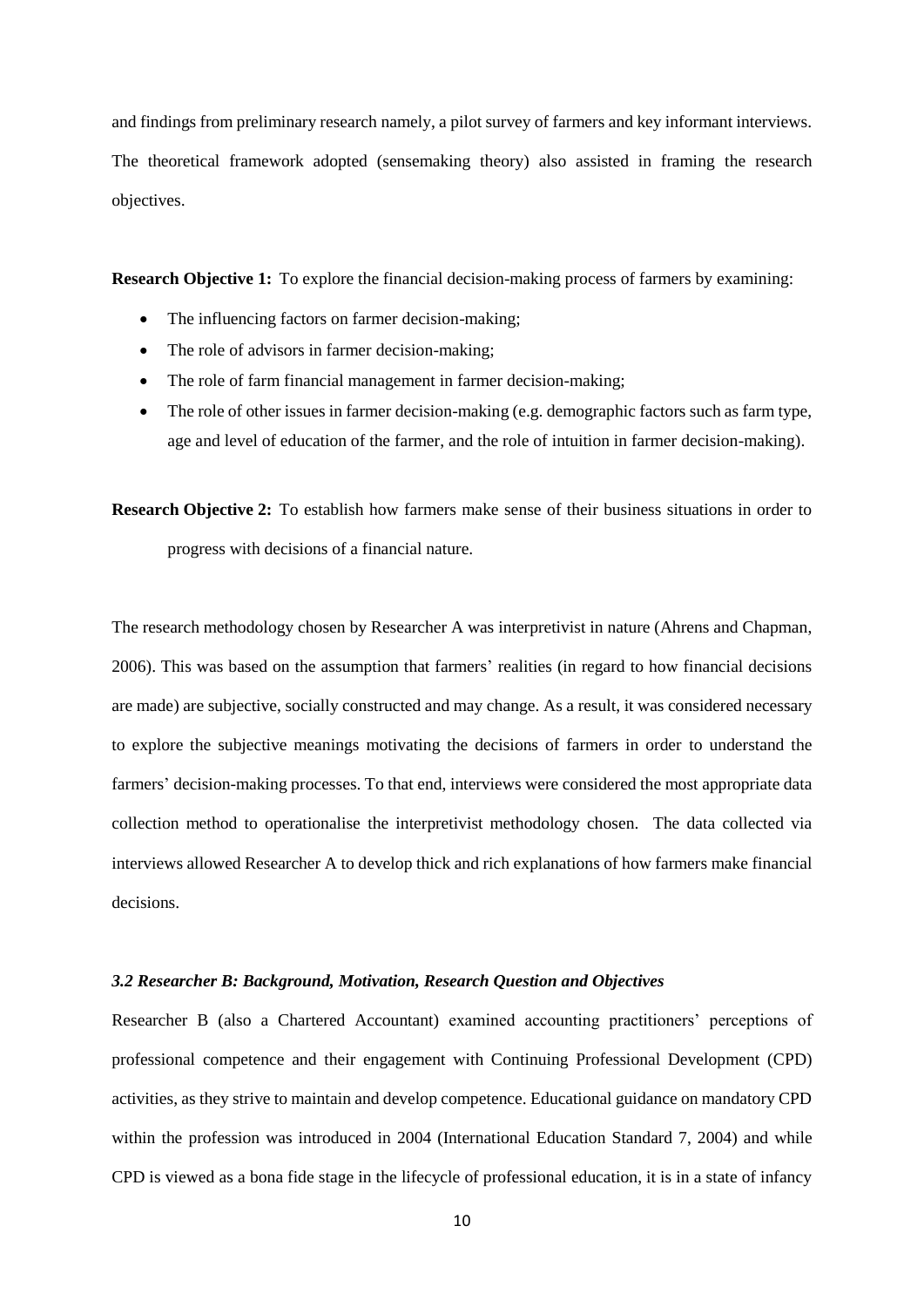and transition and has yet to grow to achieve coherence, size and stature equivalent to those of preservice stage of professional qualification (Friedman and Phillips, 2004). While professional accountancy bodies may interpret guidance and almost exclusively decide what counts as legitimate or valid CPD, individual practitioners are mandated to complete and self-certify relevant activities on an annual basis in order to retain professional association. It is therefore questionable whether the annual declaration encapsulates the totality of practitioners' learning and professional development in relation to professional competence (Lindsay, 2013).

A review uncovered an extensive literature, concentrated on professionalisation, competence, and professional education and learning, with focused attention on the accounting domain. The following emerged: literature on professionalisation pertains to the pre-qualification period (Flood and Wilson, 2009); findings on competence, education and learning largely focus on higher education (Byrne and Flood, 2004; Paisey and Paisey, 2010); and CPD studies predominantly report on engagement (Paisey, Paisey and Tarbert, 2007). The literature review highlighted a research gap and acknowledged the need for enhanced understanding in relation to post-qualification stages, where learning and professional development could more appropriately be examined from a competence angle (Lindsay, 2013).

The overall research objective of Researcher B's study was to explore how individual accounting professionals perceive professional competence and how, in light of these perceptions, they manage their CPD with the purpose of maintaining and further developing their professional competence. Given that the study aimed to seek an understanding of individual perceptions and practices, this supported the use of an interpretivist approach (Silverman, 2017). A phenomenographic approach (a distinct research perspective located within the broad interpretivist paradigm) was selected. The root of phenomenography, *phenomenon*, means "to make manifest" or "to bring light" (Larsson and Holmström, 2007, p. 55) and phenomenography examines phenomena "as they appear to people" (Larsson and Holmström, 2007, p. 62). The phenomenographic approach is an experiential, relational and qualitative approach, enabling the researcher to describe the different ways people understand, experience, and conceptualise a phenomenon (Marton 1994; Larsson and Holmström 2007). It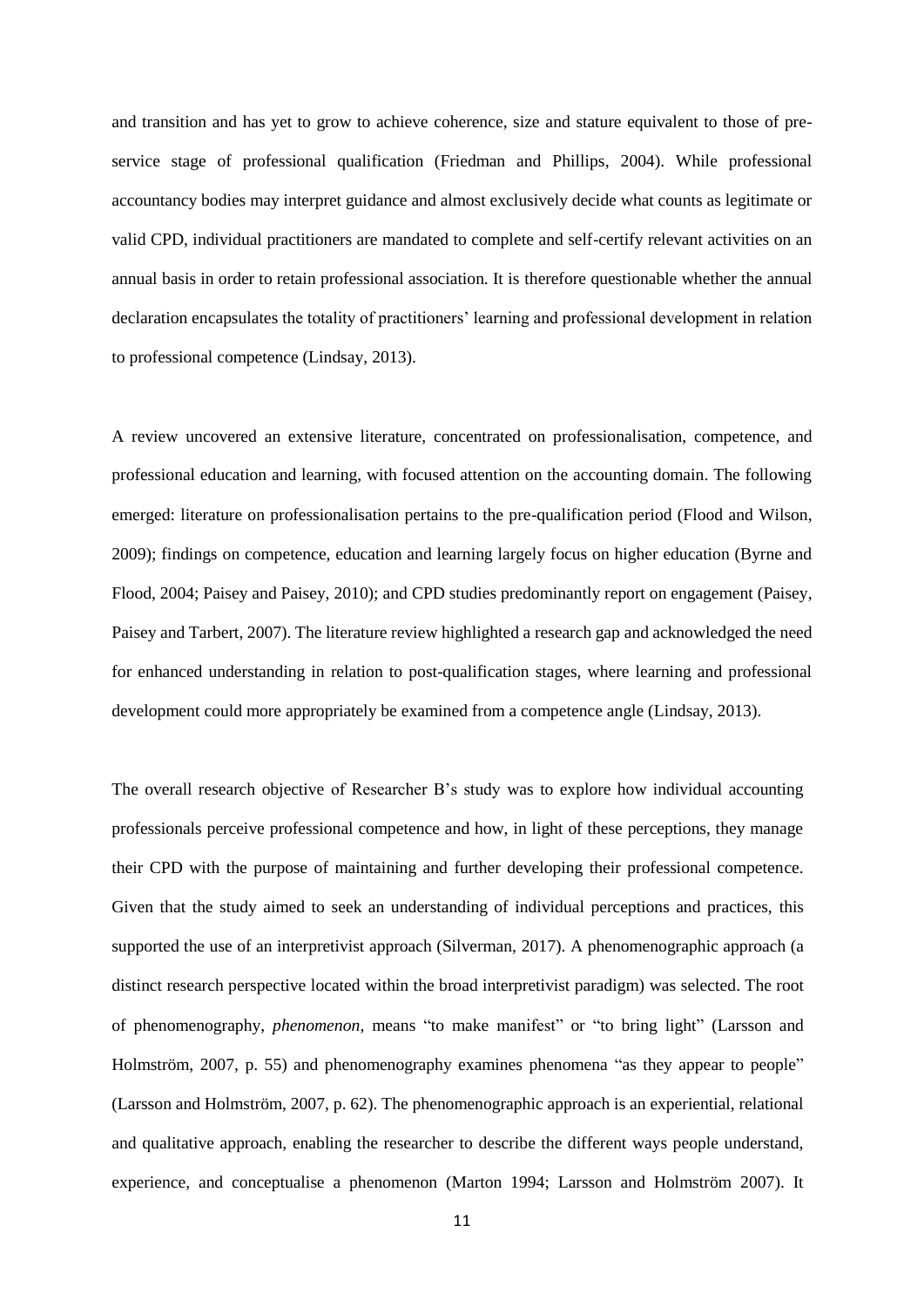emphasises the individual as agent who interprets his own experiences and who actively creates an order to his own existence. It therefore facilitated the exploration of the 'qualitatively different ways' in which professional competence and associated CPD "are experienced, conceptualised, understood, perceived and apprehended" (Marton, 1994, p. 4424). 'Bracketing' is central to the phenomenographic approach and requires the researcher to effectively suspend research theories, previous research findings, researcher understandings, perceived notions, judgements, biases and own experience of a research topic (Merleau-Ponty, 1962). This ensures "phenomena are revisited, freshly, naively, in a wide-open sense" (Moustakas, 1994, p. 33) "in order to reveal engaged, lived experience" of research participants (Merleau-Ponty, 1962 cited in Ashworth, 1999, p. 708). In turn, participant experiences and understandings are examined and "characterised in terms of 'categories of description', logically related to each other, and forming hierarchies in relation to given criteria" (Marton, 1994, p. 4424). Such conceptions are assumed to have both meaning, a 'what' attribute, and structure, a 'how' attribute (Marton, 1994). The anticipated output from Researcher B's study sought an understanding of professional competence (the 'what' attribute) and the manner in which individual practitioners achieve and maintain such competence (the 'how' attribute). To that end, interviews were considered the most appropriate data collection method to gain this understanding. The professional status of practitioners was therefore central to Researcher B's study and the key research questions focused on gaining an understanding of individual perceptions and practices with regard to maintaining and further developing professional competence. Mindful of this focus, the following research questions were developed:

- 1. What does it mean to be a 'professional'?
- 2. What does 'professional competence' mean?
- 3. How is professional competence maintained and developed?

## **4. The NVivo and Manual Approaches to Qualitative Data Analysis**

While Researchers A and B addressed disparate research areas, the above discussion indicates that qualitative data analysis represented a significant and central component of both researchers' doctoral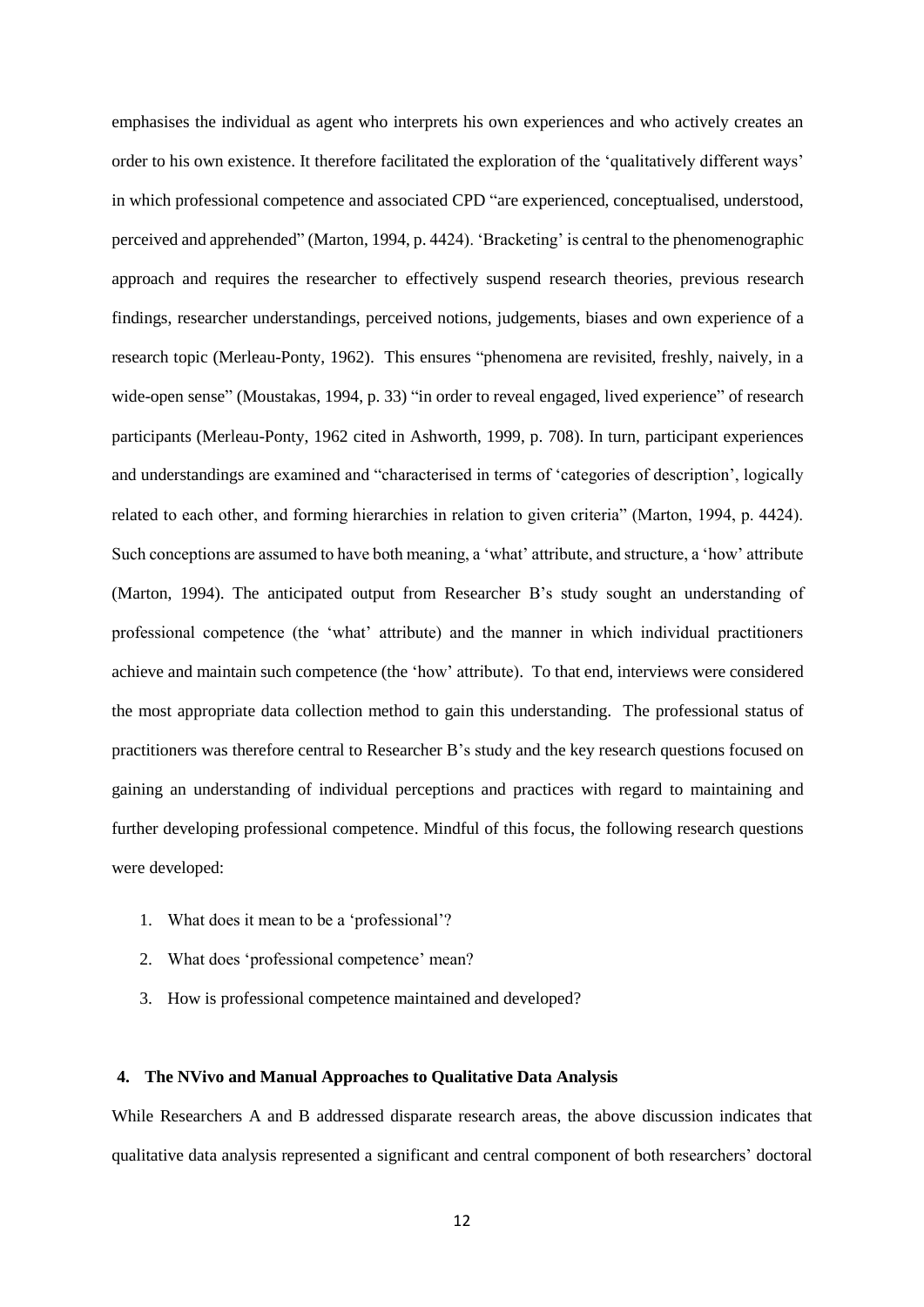studies. To that end, both researchers adopted an interpretivist philosophy involving a broadly similar number of interviews (27 in the case of Researcher A and 23 in the case of Researcher B). Despite the similarities between Researchers A and B, their choice of approach to qualitative data analysis was fundamentally different, with Researcher A choosing the technological approach (i.e. NVivo) and Researcher B the manual approach. In the remainder of this section, we discuss the factors affecting the choices made by Researchers A and B and provide insights into the data analysis process conducted. We then present critical reflections and the challenges faced by both researchers, as they undertook their respective approaches to qualitative data analysis.

## *4.1 Researcher A: Factors Affecting Approach to Qualitative Data Analysis*

A number of factors affected Researcher A's decision to use NVivo (version 12) over the manual approach of qualitative data analysis. The most prominent of these was the multidimensional nature of the data collected. Researcher A investigated the financial decision-making process of farmers by exploring both strategic and operational decision-making. The farmers interviewed operated different farm types, had diverse levels of formal education and their age profile varied. The presence of multiple attributes highlighted the importance of reporting findings not only on how individual farmers undertook decision-making, but also to engage in comparison of different types of farming, and to explore how demographic factors (e.g. education, age) affected farmers' decision-making processes.

Researcher A explored the option of adopting a technological approach to data analysis at an early stage in his study by attending a training course on NVivo. Despite attending the training course with an open mind and being aware of the alternative manual approach of qualitative data analysis, the training course convinced Researcher A of the potential power of NVivo. In particular, Researcher A was drawn to the 'slice and dice' capability of NVivo whereby data could be analysed for a specific type of decision (strategic or operational), across multiple farm types (dairy, tillage or beef), or with respect to the demographic profile of farmers (education, age). By setting up different types of decisions, farm types and demographic factors as overarching themes (referred to as 'nodes' in NVivo), NVivo presented Researcher A with the ability to conduct numerous queries to address the research objectives, whilst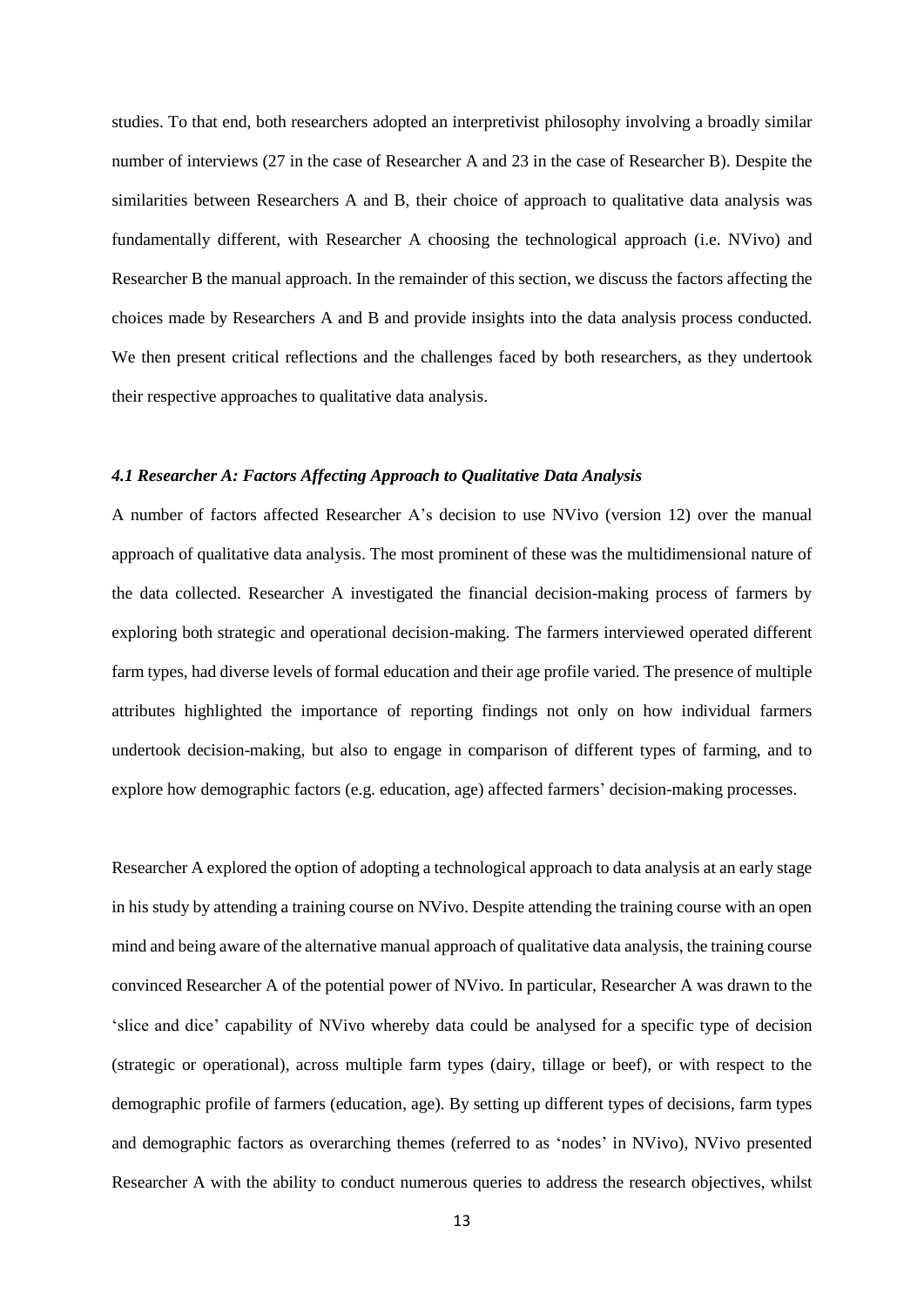simultaneously facilitating the extraction of relevant quotations to support findings. While the analysis could have been conducted manually, the search facility within NVivo was considered by Researcher A to be a very useful function and more efficient than using a word processor, which would be used with a manual approach. An additional and related factor which influenced Researcher A's decision to proceed with NVivo was the possibility of availing of on-going one-to-one support for the duration of the research project from an NVivo trainer when the actual qualitative data analysis commenced. In addition, Researcher A's decision to opt for NVivo was influenced by that of his supervisor's experience when conducting her own PhD studies. To that end, Researcher A's supervisor had experience of using a technological approach (NUD\*IST) to undertake qualitative data analysis. As a result of her familiarity with a technological approach, and an overall relatively positive experience, Researcher A's supervisor was able to provide some reassurance that this approach, versus the manual approach, could result in a positive outcome.

Before finally committing to making the decision to adopt either a manual or technological approach to qualitative data analysis, Researcher A engaged in the various academic debates concerning the appropriateness of both. Based on these debates, Researcher A was confident that the technological approach to qualitative data analysis was appropriate. However, reflecting the debates in the literature, Researcher A was particularly mindful that "[NVivo] is merely a tool designed to assist analysis" (O'Dwyer, 2004, p. 395) and that data analysis is messy and very much the responsibility of the researcher who "must ask the questions, interpret the data, decide what to code" (Bringer, Johnson and Brackenridge, 2006, p. 248).

#### *4.2 Researcher A: An NVivo Approach to Data Analysis*

Researcher A conducted 27 in-depth semi-structured interviews with farmers in order to develop an understanding of their financial decision-making processes. As with any qualitative research project, prior to formal data analysis, there was a significant amount of work involved in 'cleansing' the interview data collected. To that end, Researcher A transcribed all interview recordings, after which transcriptions were listened to and carefully read to identify inaccuracies. Field notes were also written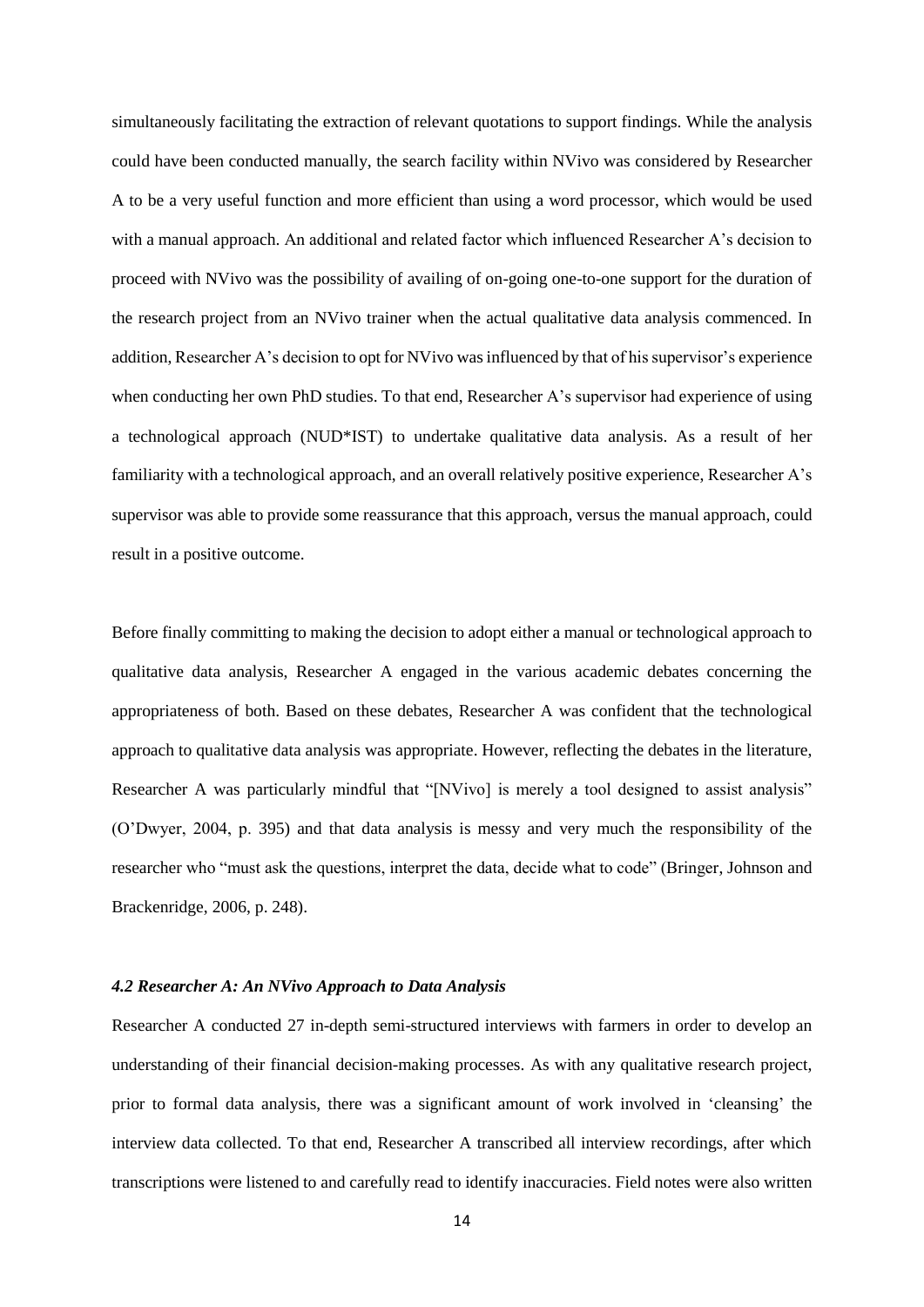by Researcher A immediately after each interview, and these complemented the analysis of qualitative data and assisted the researcher in being reflexive during the data analysis process.

Researcher A adopted a thematic approach to qualitative data analysis as advocated by Braun and Clarke (2006). Thematic analysis is a method for identifying, analysing and reporting patterns (themes) within data, where a theme is "something important about the data in relation to the research question and represents some level of patterned response or meaning from the data set" (Braun and Clarke, 2006, p. 80). In undertaking qualitative analysis, Researcher A followed the six phase thematic data analysis process (see Figure 1) developed by Braun and Clarke (2006) as follows:

- 1. *Familiarising yourself with your data* interview transcripts were read and re-read by Researcher A, noting down initial ideas. Interview transcripts were imported into the data management software NVivo.
- 2. *Generating initial codes* this phase was descriptive coding involving the deconstruction of the data from its initial chronology. The inductive process resulted in 227 hierarchical codes identified from the interview data, across 11 areas.
- 3. *Searching for themes* this phase involved reviewing the open coding, merging, re-naming, distilling and collapsing the initial codes into broader categories of codes. This allowed the data to be constructed into a structure that would enable the objectives of the research to be fulfilled. Phase 3 resulted in 11 empirical themes being generated under strategic decision-making and 10 under operational decision-making.
- 4. *Reviewing themes* a process of 'drilling down' was conducted, including re-coding the text in the initial codes, re-organising into a coding framework, and breaking the themes down into sub-codes to better understand the meanings embedded therein.
- 5. *Defining and naming themes* this involved abstraction of the data into a broader thematic framework. Using an inductive process, data was coded in relation to the four components of research objective 1, namely influencing factors; role of advisors; role of farm financial management; and other issues.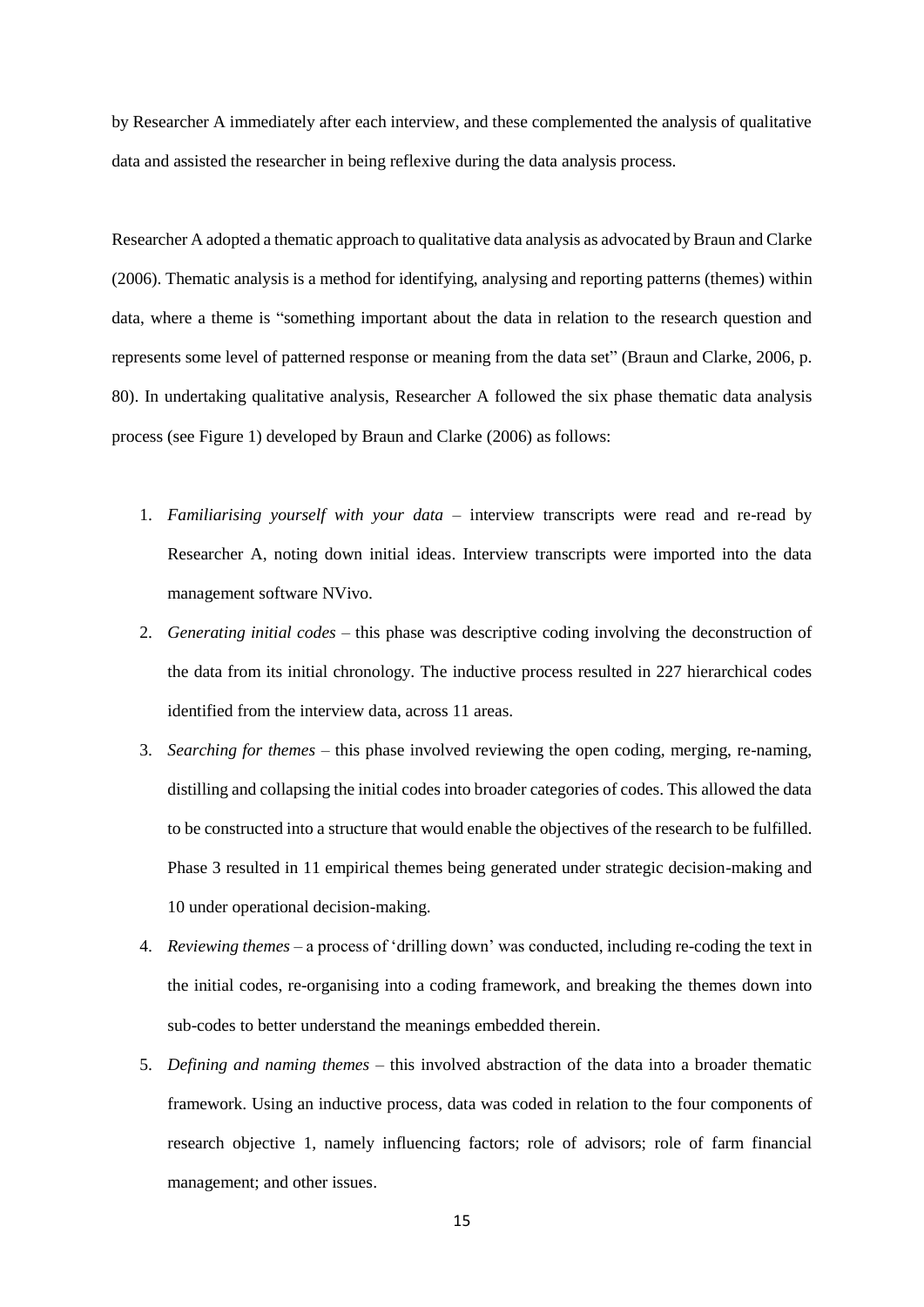6. *Producing the report* – the final phase involved writing analytical memos to accurately summarise the content of each theme and propose empirical findings. This helped Researcher A to produce a timely written interpretation of the findings, with the addition of his own annotations and recollections from interviews. It also provided an important account from which Researcher A was supported in writing his findings chapter.



**Figure 1: Coding of the Raw Interview Data to Generate the Empirical Themes**

## *4.3 Researcher A: A Critical Reflection and Challenges with NVivo Qualitative Data Analysis*

Reflecting on the journey of using NVivo as an approach to qualitative data analysis, Researcher A recounts a number of salient points. First, a considerable amount of time and commitment is involved in developing the necessary skills to use the technology. Initially some time and effort is spent learning how to operate the technology and formal NVivo training provides an essential support mechanism in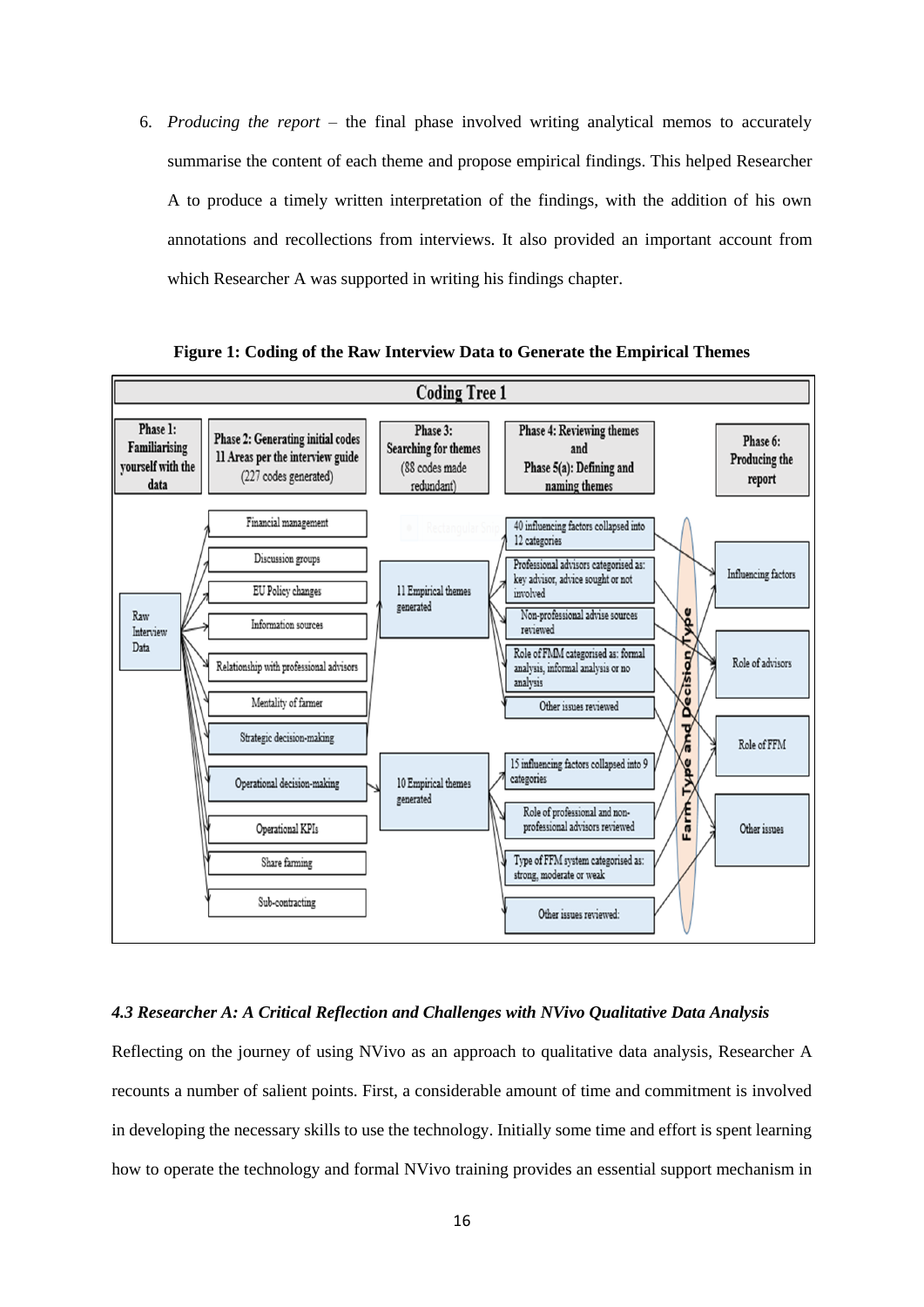this regard, particularly where training utilises standardised test data. Formal training also provides the researcher with an excellent overview of the technology and its potential capabilities. However, Researcher A cautions that it is not until the researcher actually begins to analyse their own data, which could potentially be some months/years later given the nature of the PhD research process, that specific study-related queries emerge. Due to the potential time lag, the researcher may have forgotten many aspects of the training or they may encounter queries that they have not experienced before. Hence, further specific guidance and/or further training is required from the service provider. On a positive note, Researcher A found that the significant time and commitment invested towards the beginning of the data analysis process reaped considerable benefits towards the latter end of the research project. In particular, the systematic and structured coding process conducted provided the possibility of retrieving multi-layered analyses of the data relatively quickly. Furthermore, it enabled the researcher to analyse, compare and contrast various aspects of the data efficiently and effectively. This was particularly useful for Researcher A, given the multidimensional aspect of the data collected. It is also important to highlight that the time invested in learning how to operate the technology is a transferable research skill that the researcher could use on future research projects. While Researcher A invested a considerable amount of time interacting with NVivo, it should be noted that the cost of both the technological approach and formal training was not an issue, as these were funded by the researcher's institution.

Secondly, critical reflection by Researcher A highlights the need to be mindful of the quantitative characteristics of using qualitative data analysis technologies. To that end, the coding process undertaken when using NVivo has the potential to focus the researchers' attention on counting and quantifying the number of times a particular issue is identified or emphasised in the data. Braun and Clarke (2006) highlight that there are no hard and fast rules on how to identify a theme during qualitative data analysis. It is not the case that one can quantify how many times an issue must appear in the data in order for it to be labelled a theme. Indeed, an issue may appear very infrequently in a data set, yet be labelled as a theme. Therefore, judgement is necessary in determining themes. During the initial stages of writing up the findings, Researcher A found the above to be a particular challenge, as NVivo focused his attention on counting the number of times a particular issue appeared in the data. The 'counting' of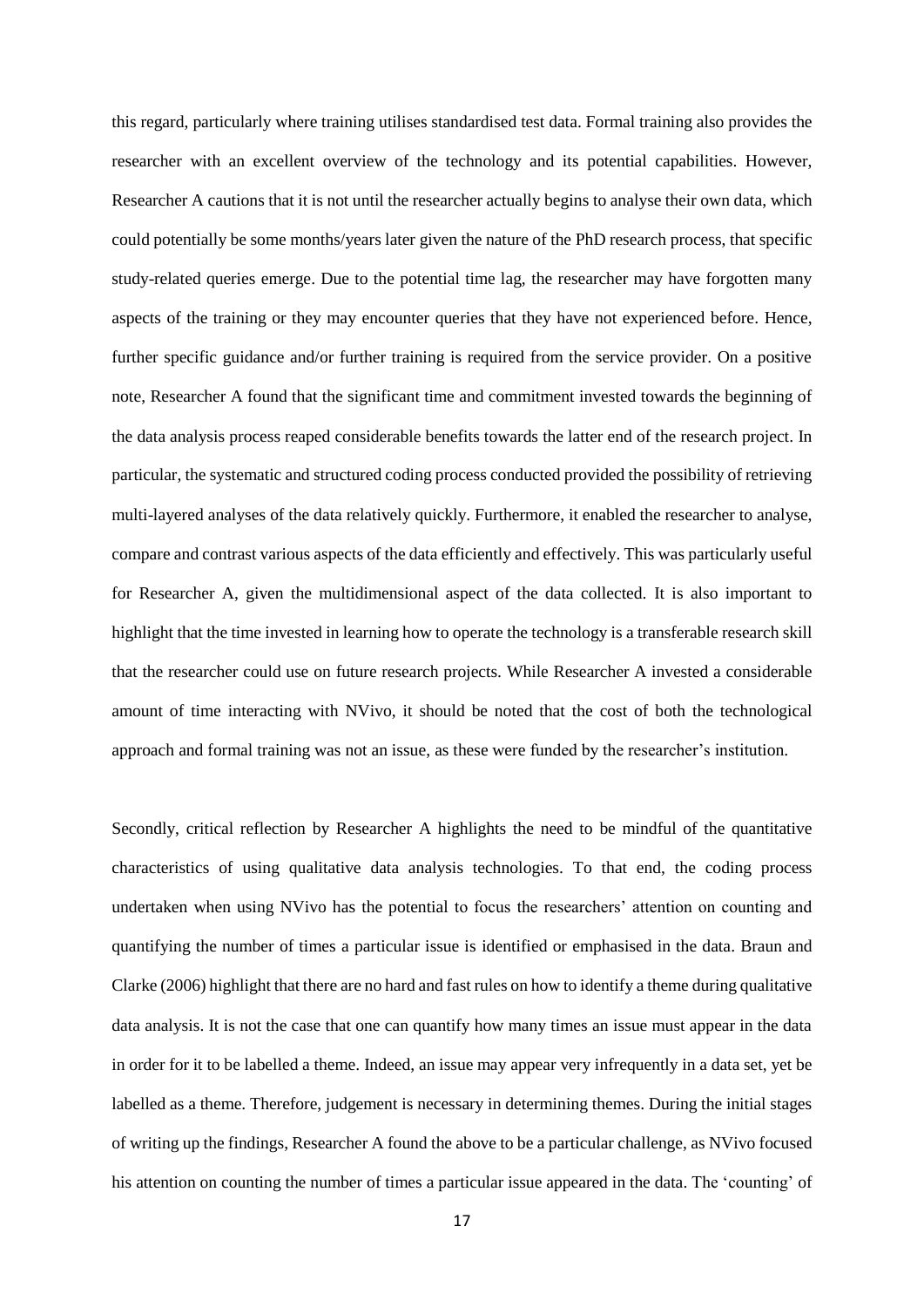data can be done easily through NVivo via the generation of graphs, tables or charts at the 'push of a button'. Such analyses are useful for presenting a high-level overview of issues that are emphasised in the data, but they can also distract from the richness of the underlying interview data. Reflecting on this, Researcher A identified that it was necessary to pause, refocus and consider the underlying essence of the interview data, alongside the quantitative output. This is an important issue that qualitative researchers need to be cognisant of, particularly those who are first time users of the technological approach to analysing qualitative data.

Thirdly, Researcher A reflects that the coding and analysis of the large volume of qualitative data collected was challenging and there was a need to be tolerant of uncertainty during this process. In particular, there was an element of drudgery and repetitiveness in coding the data using NVivo, necessitating the need for resilience and a 'stick with it' attitude as it was necessary to consistently code all interview data. However, one of the main benefits of adopting a systematic process, such as that facilitated by NVivo, is that it provided a clear map and audit trail of how the coding and analysis process was conducted. To some extent, this helped to structure the "messiness" (O'Dwyer, 2004, p. 403) that is often attributed to qualitative data analysis.

Finally, reflecting on his overall experience, Researcher A found the NVivo data analysis software to be an excellent tool in terms of its ability to organise and manage qualitative data. In particular, the structured and systematic process of data analysis facilitated by NVivo was found to be very useful and effective. It is, however, important to note that while NVivo is a useful tool, it cannot replace the researcher's own knowledge of the empirical data or the high level of research skills and judgement required to comprehend the data and elucidate themes, or indeed the need for the researcher to be reflective in the data analysis process. In conclusion therefore, Researcher A's experience suggests that the benefits of using NVivo to analyse qualitative data outweigh the challenges it poses. Additionally, given the benefit of hindsight, Researcher A would be inclined to use this technology for future qualitative research projects.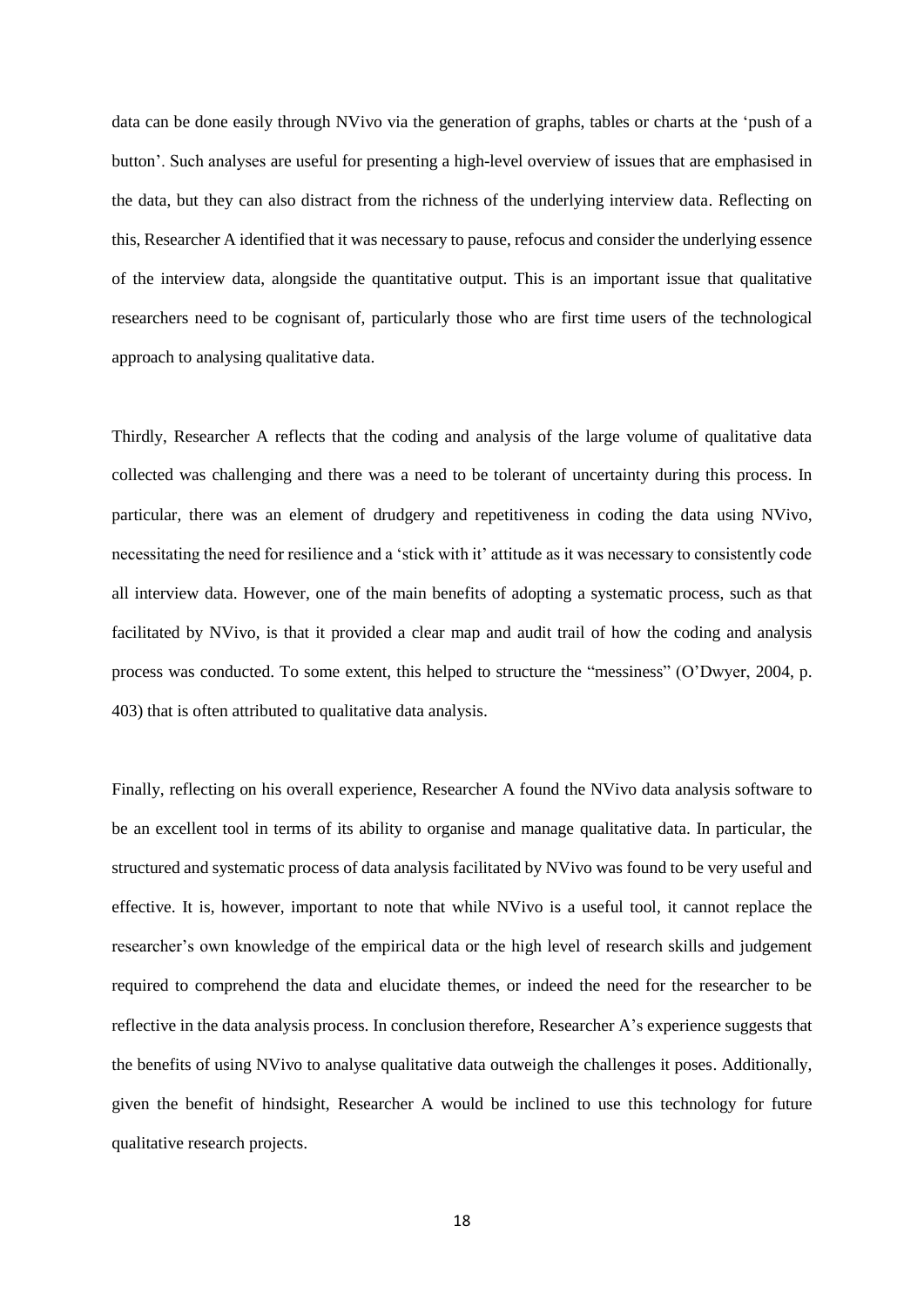#### *4.4 Researcher B: Factors Affecting Approach to Qualitative Data Analysis*

A review of pertinent literature (Ashworth and Lucas, 2000; Larsson and Holmström, 2007; Svensson, 1997) highlights that there is no one 'best' method of phenomenographic data analysis. The overriding objective is to describe the data in the form of qualitative categories. This necessitates a means of data analysis that enables resulting themes to be grounded in the data itself, rather than in prior literature or the researcher's own experiences. However, Svensson (1997) cautions against replicating quantitative methodological traditions which view categories as "predefined assumptions" (p. 64). Mindful of this, and conscious that only a small number of phenomenographic studies had adopted a technological approach to data analysis at the time that Researcher B was making her decision (e.g. Ozkan, 2004), Researcher B was inclined to select a non-technological manual approach. A further factor impacting on Researcher B's decision to proceed with the manual approach was a perception that technological approaches such as NVivo, were not used extensively by qualitative researchers within the Higher Education Institution in which she was enrolled as a PhD student. Whilst completing her doctorate studies at a UK University on a part-time basis, Researcher B attended a number of research methodology training sessions (funded by the researcher's institution) and research seminars. During all such sessions, those presenting had adopted a manual approach to qualitative data analysis and were not very knowledgeable in relation to technological approaches. Thus, Researcher B's personal reflections highlighted that the absence of an established community of practice in this regard could mean that any adoption of a technological approach might not be appropriately supported by research colleagues.

The experience of Researcher B's supervisory team also had an impact on her decision to adopt the manual approach of qualitative data analysis. To that end, Researcher B's supervisory team had no experience of using a qualitative technological approach for data analysis. This problem was compounded in that the supervisory team also had limited experience of qualitative research and were therefore reluctant to recommend any particular approach. Taking on board the above factors, Researcher B believed there was no compelling reason to adopt a technological approach, thus she was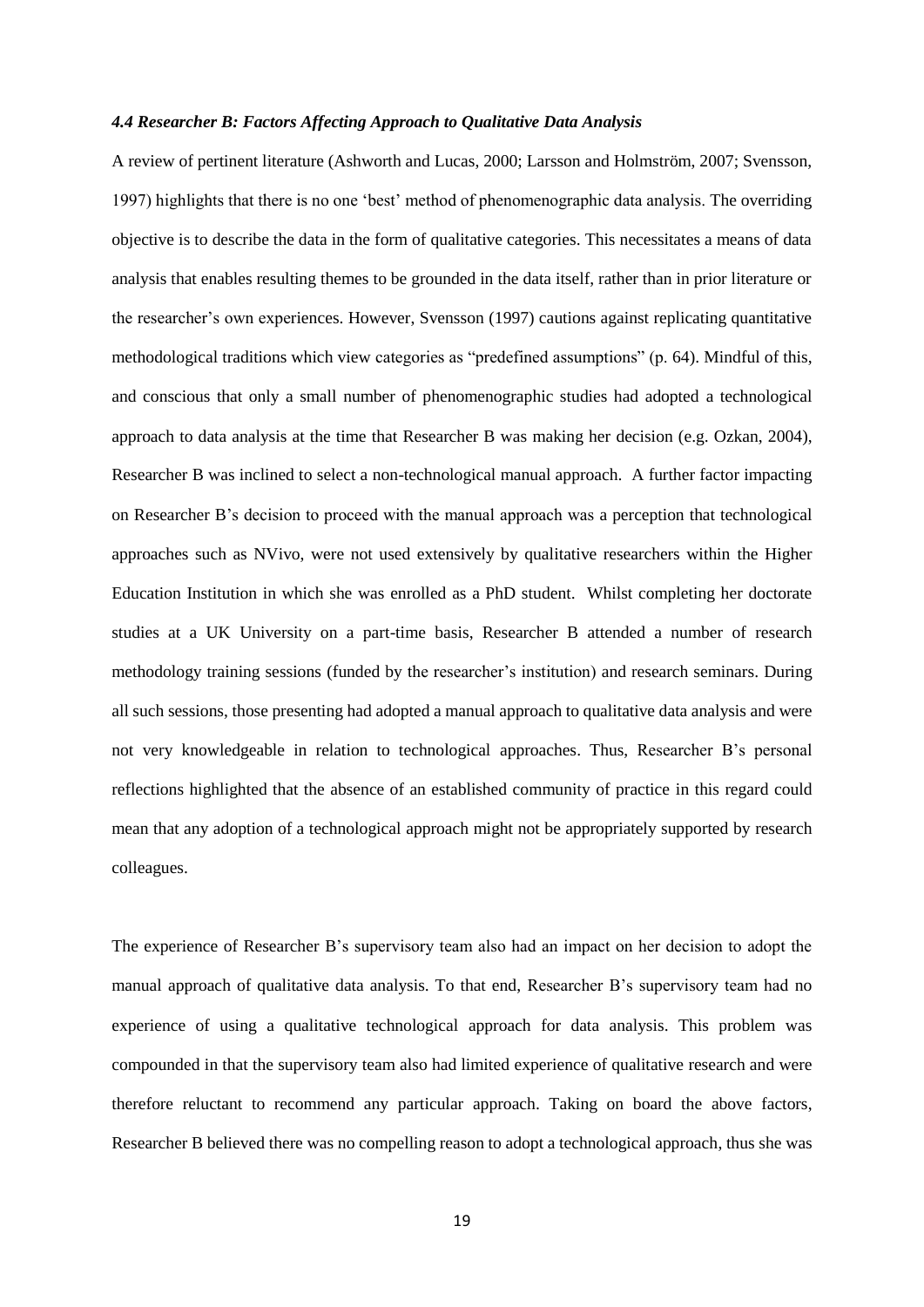not positively disposed towards NVivo or other such technological tool for qualitative data analysis. As a result, Researcher B selected a manual approach to qualitative data analysis.

### *4.5 Researcher B: A Manual Approach to Data Analysis*

Researcher B was conscious of the "inevitable tension between being faithful to the data and at the same time creating, from the point of view of the researcher, a tidy construction useful for some further exploratory or educational purpose" (Bowden and Walsh, 2000, p. 19). Reflecting this, the analysis phase involved an idiographic approach to gain insights into interview participants' perceptions, meanings, understandings, experiences and interpretations. Consistent with the phenomenographic approach, Researcher B was mindful of the need for conscious *bracketing* with reference to the analysis of the interviews<sup>1</sup>. This comprised careful transcription of interviews, with noted emphasis of tone and emotions, and simultaneous continuous cycles of listening to interview recordings and reading of interview scripts to highlighting themes.

Researcher B found "the path from interviews through inference to categories...quite a challenge" (Entwistle, 1997, p. 128). The substantial volume of interview data required multiple and simultaneous continuous cycles of reading, note-making, interpretation, write-up and reflective review and the overall analysis of hard copy transcripts was quite a "messy" process (O' Dwyer, 2004, p. 403). It comprised substantial participant quotes highlighted in an array of colours on transcripts, a large amount of handwritten suggested thematic descriptions on both left and right transcript margins and large quantities of post-it notes of varying shades attached to the transcripts.

In undertaking the manual qualitative data analysis, Researcher B methodically worked through a series of steps, based on the work of Lucas (1998) and Ashworth and Lucas (2000), as follows:

1

<sup>&</sup>lt;sup>1</sup> The issue of *bracketing* is a core element of the phenomenographic research approach, irrespective of the selection of a manual or a technological approach for data analysis.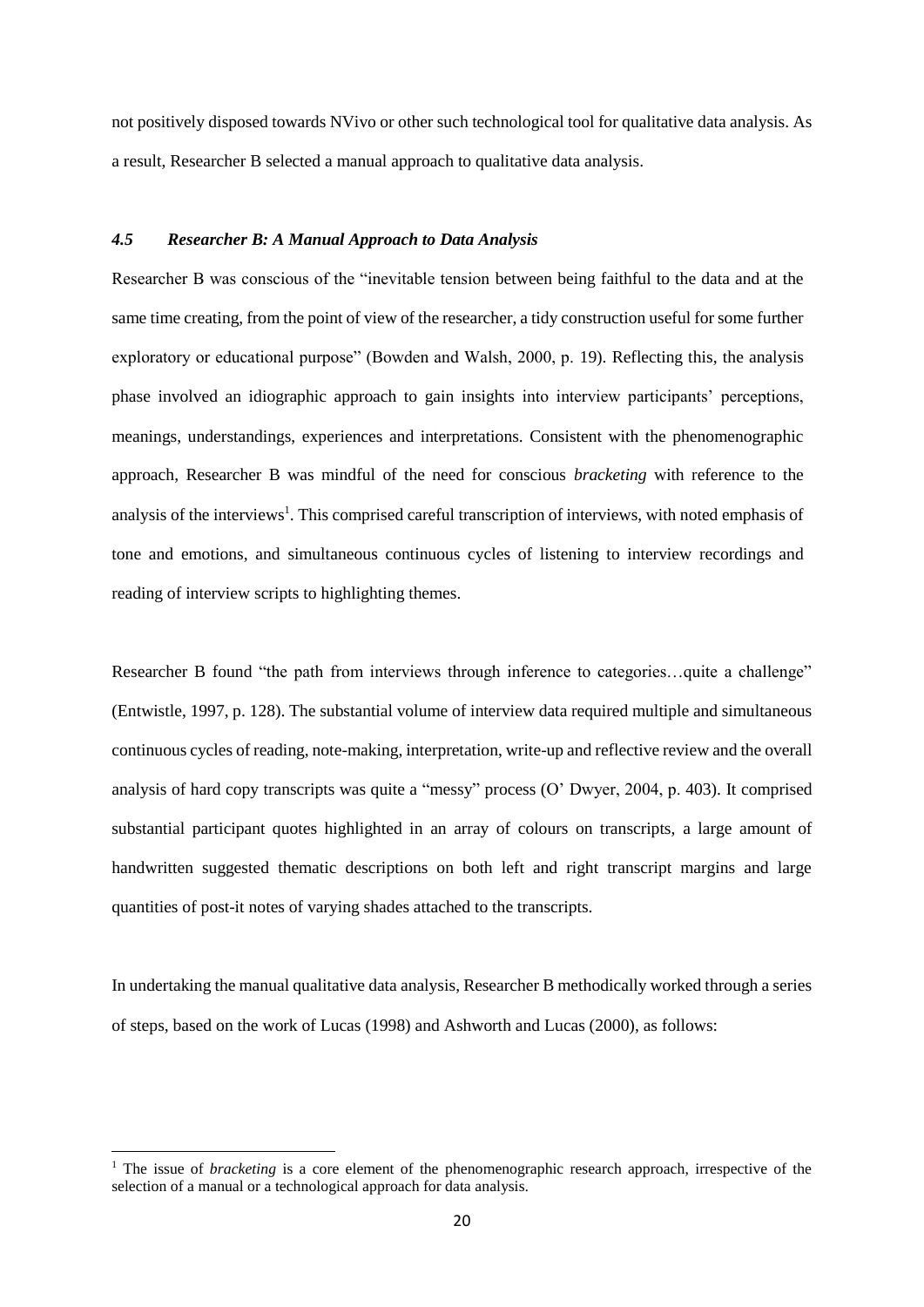- 1. Researcher B initially read each transcript a number of times and highlighted what she considered important elements of text with highlighter marker. She re-read each transcript a number of additional times and noted possible themes by writing on the right-hand margin of the hard copy transcript. She then attempted to highlight more broad-based themes in the lefthand margin. Following this initial thematic identification, Researcher B re-read and listened to the interview recordings several more times, re-examining the analysis with a view to being methodical, yet open-minded as to what the interviewee texts were saying.
- 2. While many aspects of analysis focus on comparative experiences and mindful that these are of value, the phenomenographic approach positions individual experiences and lifeworlds as a backdrop to meanings. It was therefore important that individual experiences were not lost in an attempt to understand more generalising aspects. To this end, Researcher B also compiled individual interviewee profiles. The over-riding objective of this was to identify and examine particular points of emphasis that appeared to be central to the overall individual experiences with regard to development of professional competence. Such in-depth examination helped focus on the participants' experiences and contributed to the empathetic understanding of participant perceptions, experiences, understandings and meanings (Lucas, 1998). This also helped to counter tendencies to "attribute meaning out of context" (Lucas, 1998, p. 138) and provided a means to understand participants' experiences over a considerable period of time, from the point at which they made the conscious decision to gain admittance to the accounting profession up to the present day. This added considerable value to the analysis, not only helping to reveal *what* participants' experiences and understandings of professional competence and professional development were but also *how* participants shaped their ongoing actions and engagement with the development of professional competence. Predominant themes were then highlighted on the individual transcripts for each participant, using the words of the participants. This served to maintain the bracketing process and ensured that themes were grounded in participants' experiences.
- 3. Researcher B drafted an initial descriptive thematic write-up, focussed around the research questions.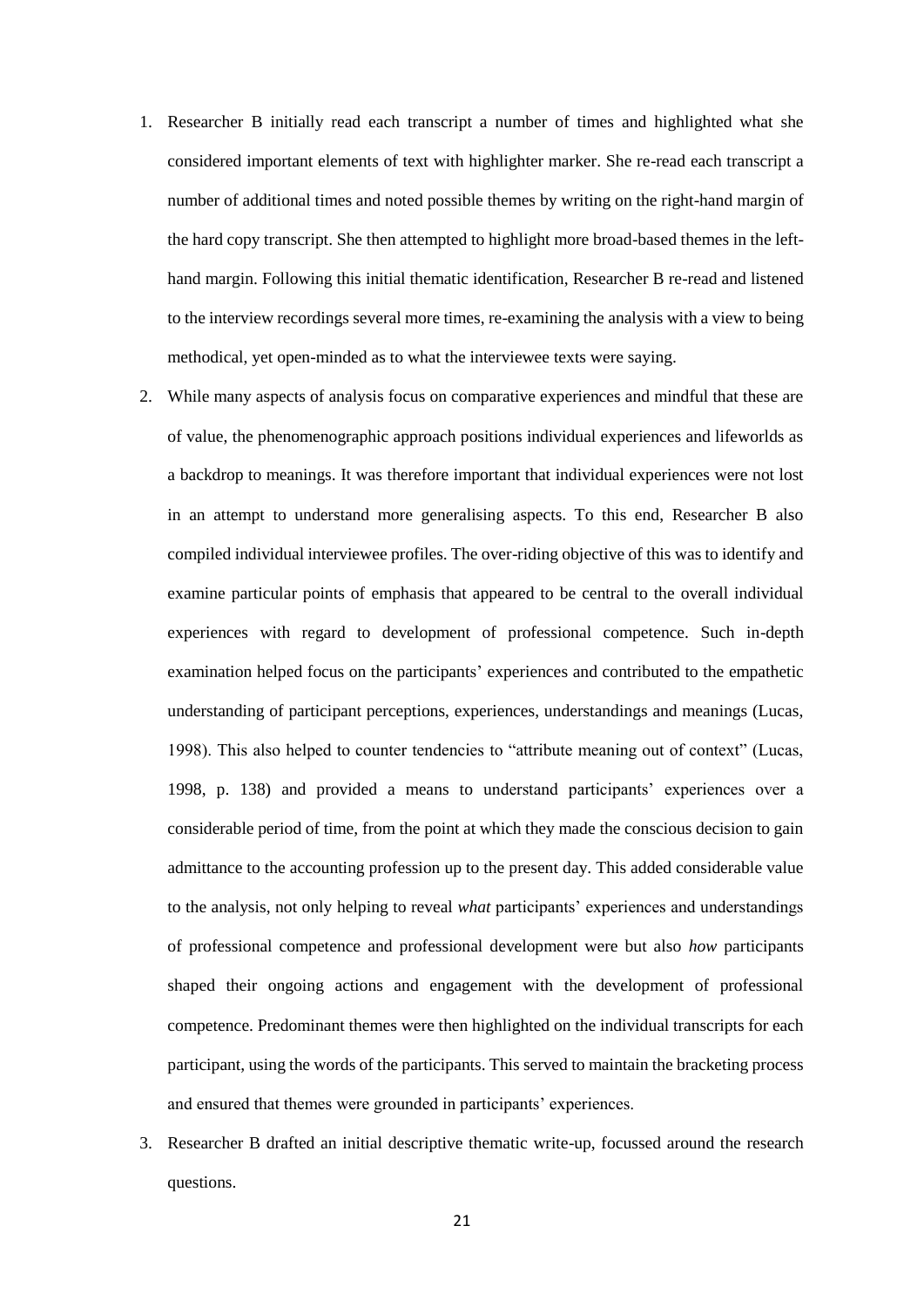- 4. Relevant interviewee quotes for each theme were subsequently included in the draft thematic write-up.
- 5. Researcher B re-read and listened back to the interviews several more times. She also searched individual interview transcript word documents for key words and phrases to highlight additional quotes to support thematic descriptions. She then spent some time editing the writeup with a view to generating a more "tidy construction" of descriptive overall categories (Bowden and Walsh, 2000, p. 19).
- 6. The final stage of analysis was the generation of overriding *categories of description*. The *what* aspect was used to characterise what professional competence means to participants (i.e. the meaning attribute) while the *how* aspect categorised how participant practitioners actually maintain and develop their professional competence (i.e. the structural attribute). Participants' experiential stages were used to inform the hierarchy vis-a-vis these categories.

#### *4.6 Researcher B: A Critical Reflection and Challenges with Manual Qualitative Data Analysis*

Researcher B reflects on the challenges pertaining to data analysis during the course of her PhD study and highlights a number of issues. While the manual approach facilitated the generation and analysis of themes from the interview data, it was challenging to manage themes that were continuously being defined and redefined. Notwithstanding the iterative nature of the manual approach, Researcher B was confident that themes developed in an organic manner and were not finalised too early in the data analysis process. The ambiguity associated with the generation and analysis of themes also required Researcher B to bring high levels of research knowledge and skills to support this process and to be mindful of the need to embrace high levels of tolerance for uncertainty. Researcher B acknowledges that the iterative process of reading interviewee transcripts, listening to interview recordings (largely while in the car on the commute to and from work or while taking trips to see family at the other side of the country), generating themes, writing up themes, followed by re-reading messy transcripts and relistening to the interview recordings while re-visiting themes, was both tedious and time consuming.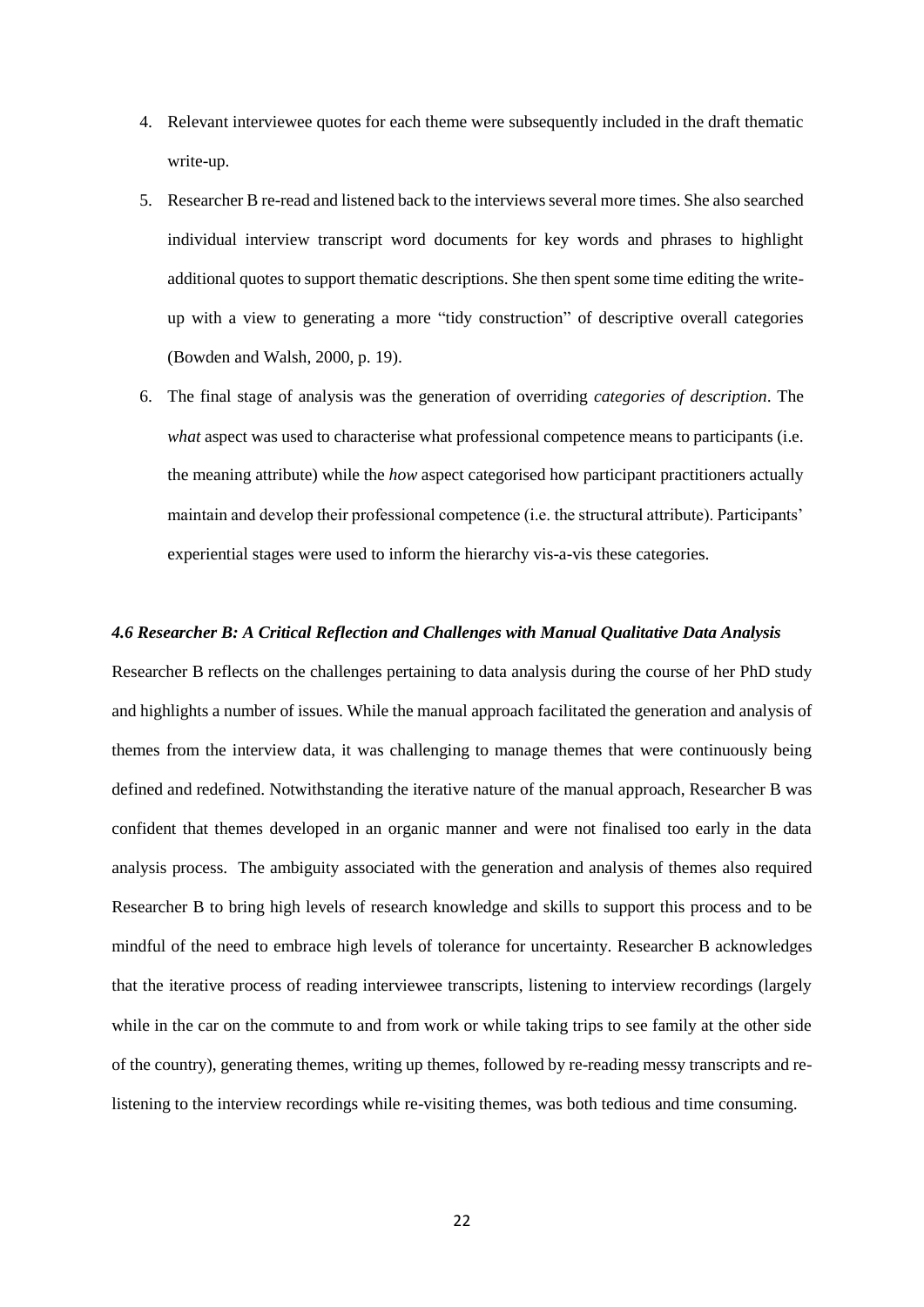The initial excitement when first listening to the interview recordings and reading the interview transcripts was somewhat depleted by the end of the process and work on the analyses increasingly developed into a test of endurance. Researcher B likened this to the declining enthusiasm often experienced by students from first reading a clean copy of a Shakespearian play in school, followed by subsequent grappling with syllabus requirements to dissect the play in multiple different ways in order to isolate significant events, explore characters, interpret language, examine subplots and understand larger themes. At the end of the school year, the once clean hard copy has become a heavily annotated and much more complex version of the original and the students' enthusiasm considerably more subdued.

Researcher B also reflects that the manual approach required her to become very familiar with the interviewee transcripts and recordings, such that Researcher B could effectively match interview quotes to interviewees without having to check their provenance. Researcher B acknowledges that some participants provided more considered and more articulate responses to interview questions, and on review of the initial draft write-up, realised she had included excessive quotes centred around such participants. In subsequent iterations, Researcher B was careful to ensure the write-up was more representative of all of the interviewees and not dominated by a small number of interviewees.

As analysis progressed during the course of the doctorate, Researcher B presented draft write-ups of her findings to her PhD supervisors at various stages, largely to seek reassurance that data analysis was progressing appropriately. However, as indicated earlier, both supervisors had limited experience of qualitative data analysis and could provide little categorical reassurance regarding the manual approach to data analysis. As such, Researcher B had no systematic source of affirmation and selected to present at various doctoral colloquia to gain further insights and validation of the approach to analysis. This provided a useful, albeit more *ad hoc*, source of guidance and affirmation.

Finally, Researcher B reflects on the overall doctoral process and more particularly on the selection of a manual approach to data analysis. With hindsight, she realises that while this approach enabled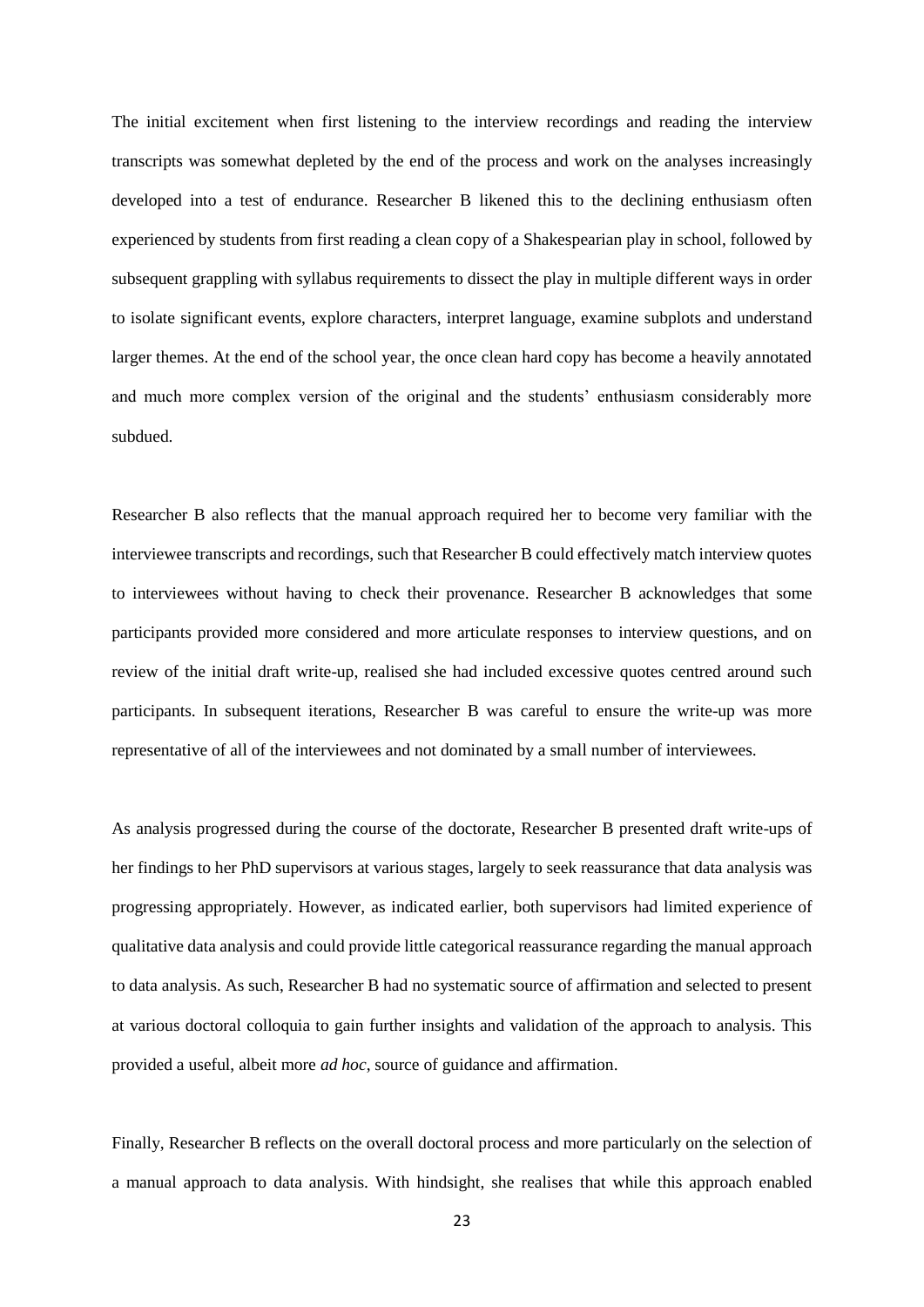closeness to the interview data, data management involved a significant amount of time in for example, 'cutting' and 'pasting' within word documents which had to be done and re-done many times, reflecting the messiness of the data analysis. This was quite repetitive and was not the most efficient means of organising data to support research findings. Researcher B believes that optimum qualitative data analysis should enable both a closeness to the data and an efficient means of managing data. To that end, she would be keen to trial measures to enhance the efficiency of data management in future research studies, including use of software tools such as NVivo.

## **5. Discussion and Conclusion**

This paper addresses a gap in the literature by providing reflective and critical insights into the experiences of two PhD qualitative studies which adopted different approaches to data analysis. The experiences and reflections of Researchers A and B highlight some similarities and differences worthy of note. In terms of background and motivations, while both researchers were investigating different research areas, qualitative data analysis was a central and shared aspect of both. To that end, both researchers were faced with the same decision regarding the choice of qualitative data analysis approach, Researcher A deciding on a technological approach (NVivo) and Researcher B opting for the manual approach.

Table 1 summarises the factors influencing the choice of data analysis approach adopted by Researchers A and B, together with the challenges and benefits of each. Interestingly, while the similarities in background and motivations detailed in the paper had little impact on both researchers' decision regarding the qualitative data analysis approach, the factors influencing the choice were markedly different. To that end, Researcher B's engagement with a more extensive literature exploring phenomenographic data analysis indicated that few studies had adopted a technological approach. Coupled with the lack of a community of practice with experience of using the technological approach, these factors were a primary influence on Researcher B's decision to adopt a manual approach. This decision has some parallels with O'Dwyer's (2004) experience of discounting the technological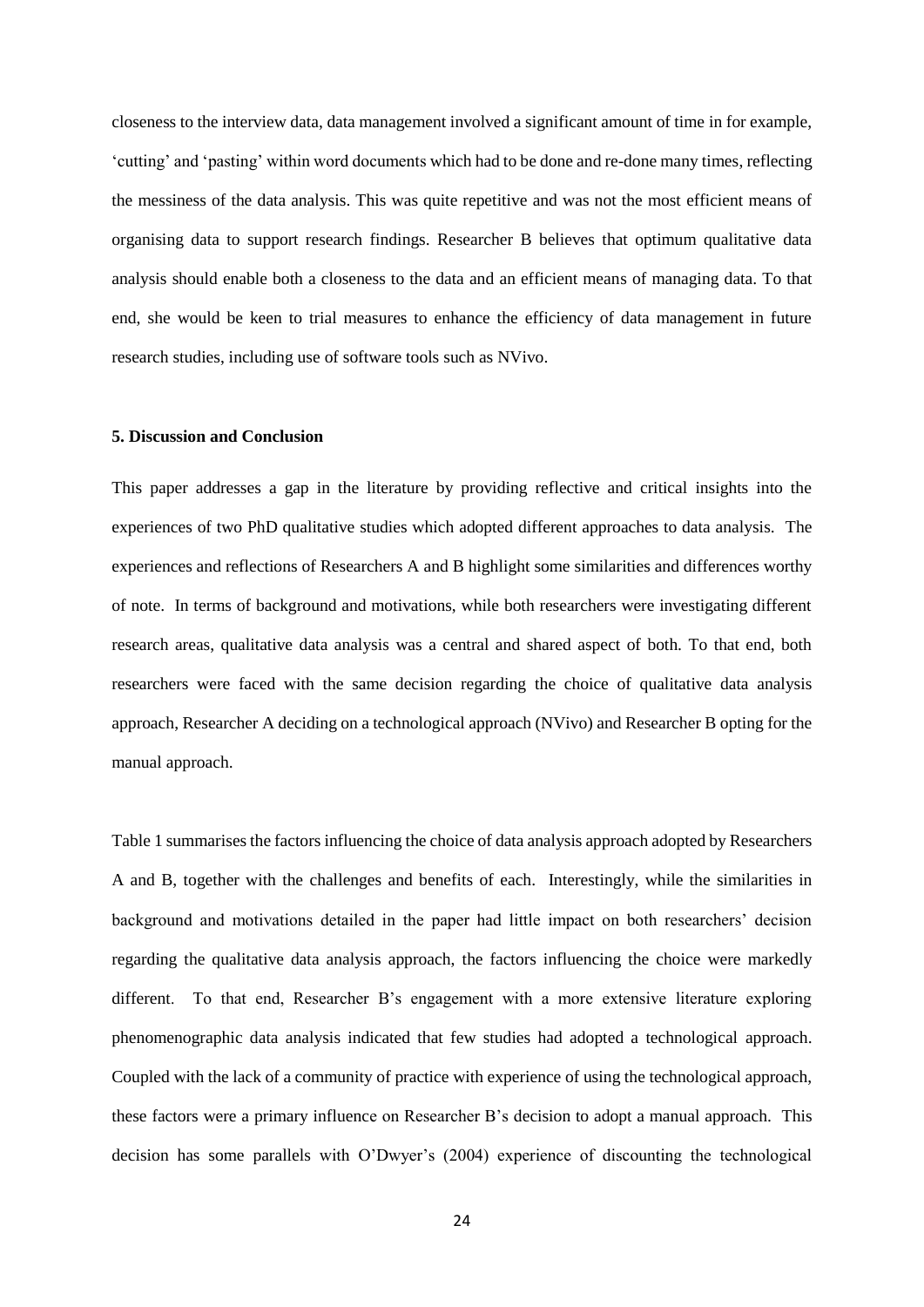approach at an early stage of his research based on his ignorance of what it could offer. In contrast, Researcher A's decision-making process was largely influenced by the multi-dimensional nature of the interview data collected and exposure to an NVivo training course where the potential of the software's 'slice and dice' and query capabilities was demonstrated. The possibility of accessing on-going NVivo one-to-one support for the duration of the research project was a further factor in Researcher A's decision to use the technological approach. While different factors clearly impacted on Researchers A and B's decision regarding their qualitative data analysis approach, the experiences of their supervisory teams were common to both. Researcher A was influenced to adopt the technological approach as a result of his supervisor's positive experience in this regard while Researcher B was influenced to adopt the manual approach due to her supervisors limited knowledge or experience of the technological approach. This finding indicates the important role that the supervisors' experience has in informing the decision around the qualitative data analysis approach and highlights a potential danger of narrowing the data analysis choices available to the doctoral researcher.

## (Insert Table 1 here)

The critical reflections of both researchers also elucidate some key challenges and benefits that qualitative researchers should be mindful of. Despite adopting different approaches, both highlighted challenges in terms of the time consuming and labour intensive nature of their respective data analysis approaches, largely confirming earlier findings (Bédard and Gendron, 2004). While Researcher A had to invest considerable time and commitment in developing the skills required to use the technology, this reaped significant benefits towards the latter end of his research project in terms of the efficient retrieval of information, confirming previous literature (Basit, 2003; García-Horta and Guerra-Ramos, 2009; Zamawe, 2015). Researcher B also noted a challenge around the time-consuming nature of the data analysis process using the manual approach and the significant investment in time for activities such as listening to recordings, reading and re-reading of transcripts, and 'cutting' and 'pasting' which had to be done and re-done, again confirming earlier research findings (Basit, 2003; Bogdan and Bilken, 1982; Lofland, 1971; Maher et al., 2018; Richards and Richards, 1994). Researcher A's experience, however,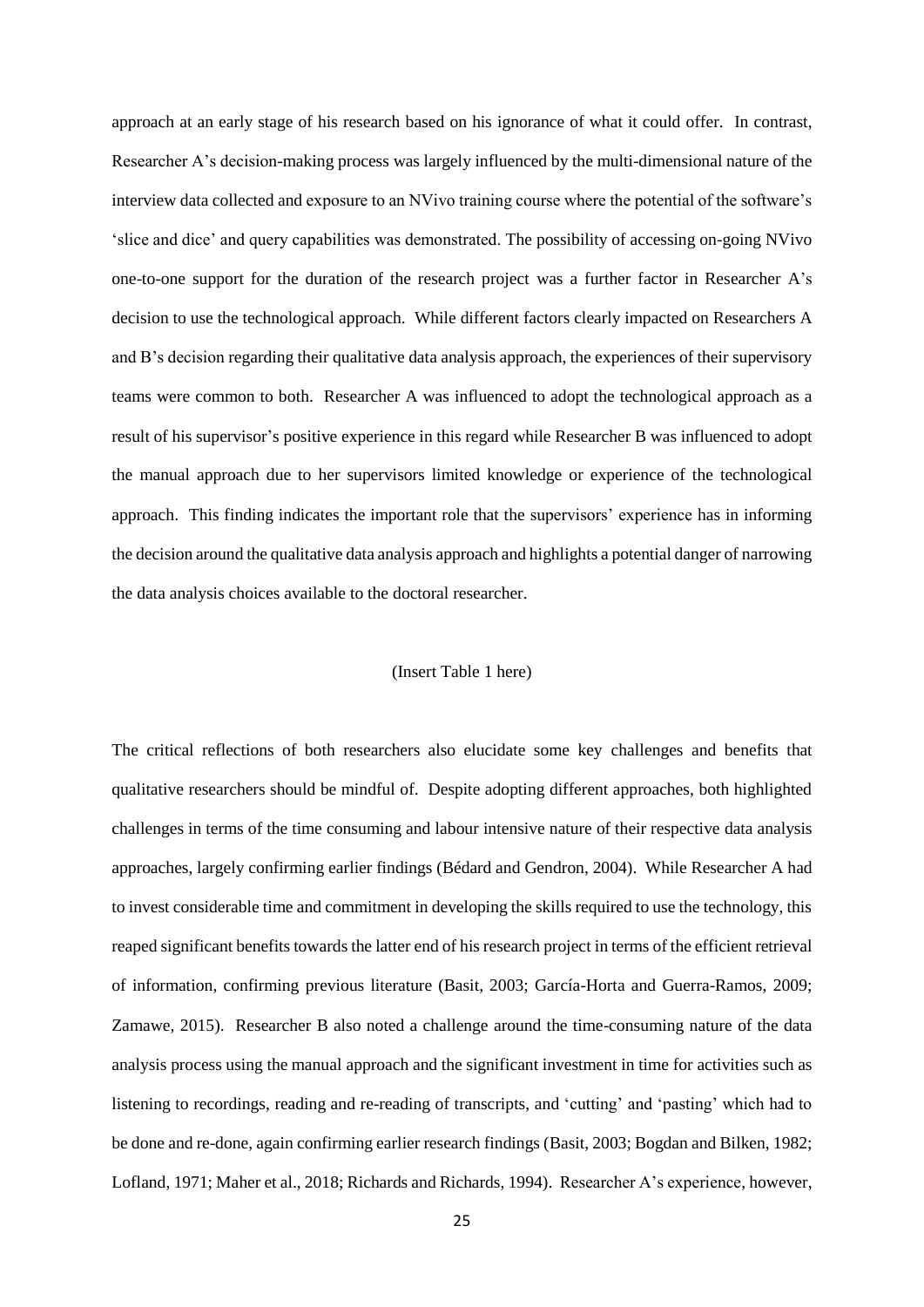highlights a further challenge not identified in the prior literature with respect to investment in time, namely the resulting time lag that can occur between the timing of initial NVivo training and the actual use of the technology, with the result that important knowledge and skills relevant to analysis have been 'forgotten'.

Both Researchers A and B also highlighted an element of drudgery and repetitiveness in coding their data and developing themes, and the need for resilience (Researcher A) and endurance (Researcher B) in this regard. Drawing on their experiences, both researchers were mindful of "being tolerant of uncertainty [which] is part of the fundamental skills of the qualitative researcher" (Bédard and Gendron, 2004, p. 199). Irrespective of the approach to qualitative data analysis, both Researchers A and B were also cognisant of the importance of retaining a level of 'closeness' to their data and an awareness that the approach to analysis cannot substitute for the researcher's own knowledge of the empirical data (O'Dwyer, 2004). Furthermore, Researchers A and B's experiences provide new insights to the literature. Researcher A recognised the potential danger of NVivo focusing the researcher's attention on counting and quantifying and the negative impact of this in terms of maintaining a level of closeness with the data. In addition, Researcher B cautioned against the possibility of being 'too close' to some interviewee data when using a manual approach, and the need to continually and consciously ensure that the qualitative data analysis was representative of all interviewees. Building on the tedious nature of the manual process, Researcher B reported a further challenge in that a significant amount of time had to be devoted to data management activities (i.e. cutting and pasting into word documents) given the 'messiness' of her data analysis.

Researchers A and B identified some further benefits of their respective data analysis approaches. Researcher A recognised that the technological approach, NVivo, provides a systematic coding process with a clear audit trail which helps to structure the 'messiness' attributed to qualitative data analysis (O'Dwyer, 2004, p.403). In addition, Researcher A reflects that NVivo is an excellent tool in terms of its ability to organise and manage qualitative data and that the skills developed as a result yield significant benefits in terms of facilitating multi-layered analysis that can be used in future research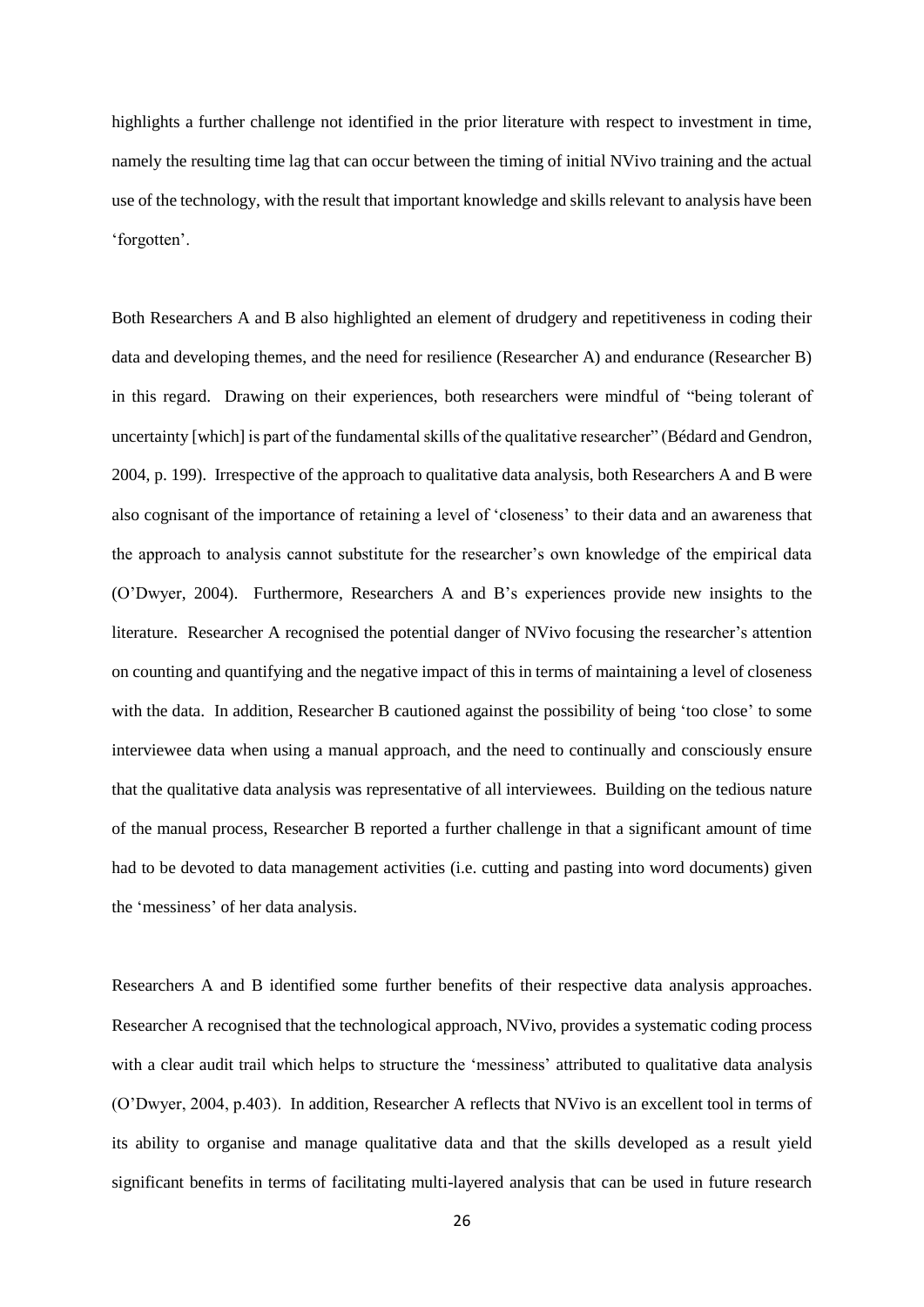projects. In contrast, Researcher B reflects that the manual approach facilitated a closeness to the qualitative data (notwithstanding the challenge highlighted earlier in this regard) and that it facilitated the identification of themes in an organic manner.

The preceding discussion lends support to the conclusion that the choice of a manual or technological approach to qualitative data analysis is influenced by multiple factors. In making a decision regarding the approach to data analysis, researchers need to be cognisant of the potential challenges and benefits attributable to them. Ultimately, however, the final decision regarding the approach to adopt is a personal choice. Irrespective of the choices available to the researcher, it is important to acknowledge that qualitative data analysis is "the most intellectually challenging phase" of qualitative research (Marshall and Rossman, 1995, p. 114). Described as 'messy' by O'Dwyer (2004), qualitative data analysis is also labour intensive, requiring high levels of research knowledge and skills, and associated with the need to be tolerant of uncertainty (Bédard and Gendron, 2004). The experiences and reflections of both researchers in this paper speak to evidence reflecting these challenges. While this paper provides insights into the choice of qualitative data analysis approach, a limitation is that it does not address how manual or technological approaches to qualitative data analysis reflect issues around the quality of data analysis undertaken. For example, Pratt, Kaplan and Whittington (2019) highlight the need to identify solutions for enhanced trustworthiness (an aspect of quality) in qualitative research. Further research might consider how the manual and technological approaches address such issues. A further limitation of the paper is that the experiences reflected upon are those of two individual researchers and therefore may not be reflective of the experiences of others who engage in the manual or technological approaches to qualitative data analysis. Further research which compares the experiences of other qualitative researchers would add further insights in this under-researched area.

The paper contributes to the limited literature which has reported on the comparative experiences of those undertaking qualitative data analysis using the manual and technological approaches. In so doing, we identify the factors influencing the choice of approach, confirming in some respects prior findings in the literature but also adding to the limited literature. We further contribute to the limited literature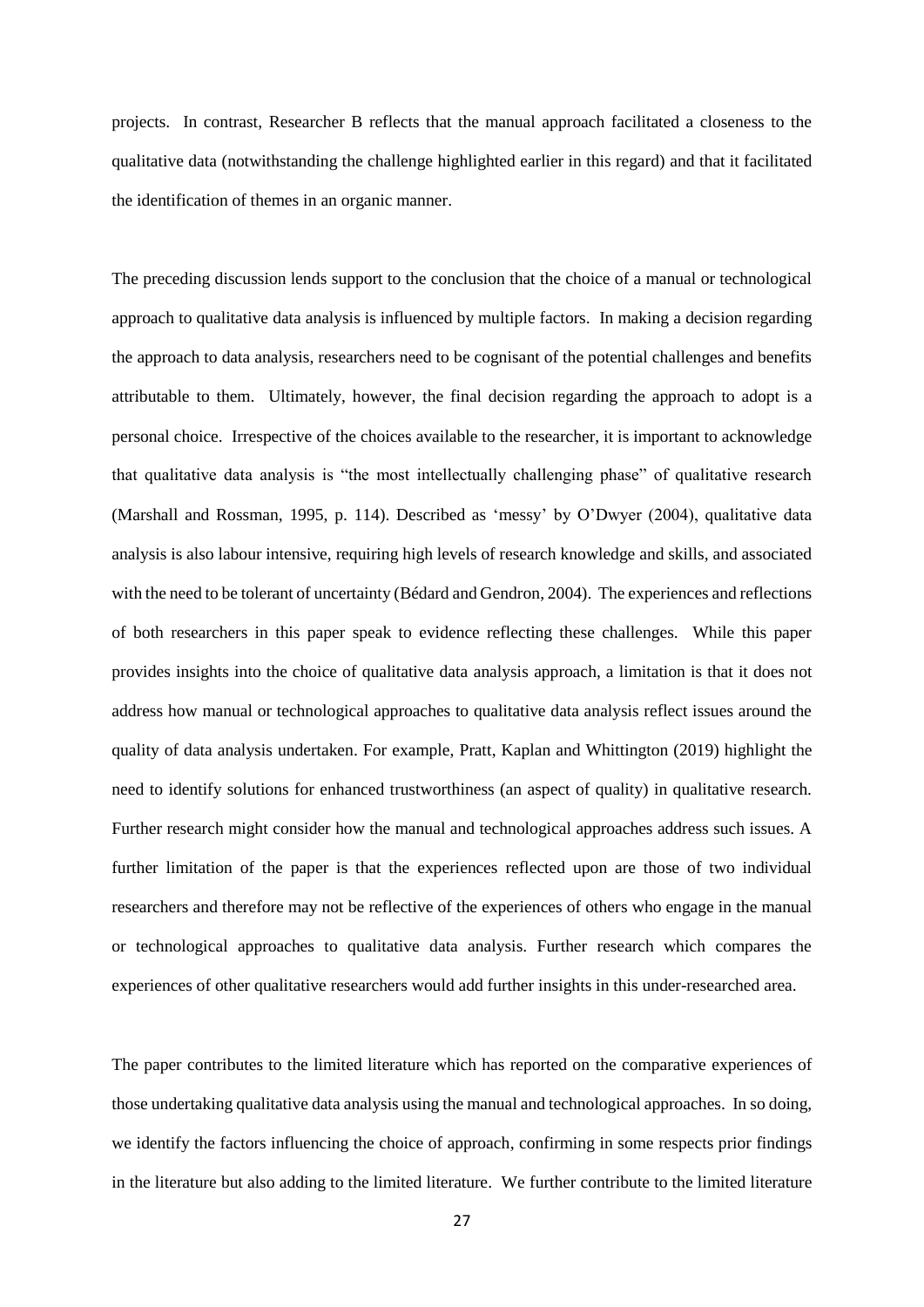by adding insights into the challenges and benefits of the manual and technological approaches to qualitative data analysis. "Given the popularity of interviews as a method of qualitative data collection in accounting" (Lee and Humphrey, 2006, p. 188), the paper adds insights into how researchers address one of the key problems they face, namely how to analyse interview transcripts using the manual and technological approach. We thereby respond to calls from Edwards and Skinner (2009) and Paulus et al. (2017) for future studies to provide insights into qualitative researchers' experiences of using the manual and technological approaches to data analysis. It is hoped that the experiences and reflections articulated in this paper, including the factors impacting on and the challenges and benefits of using the manual and technological approaches, will help guide qualitative researchers in making important decisions regarding their approach to data analysis. The issue of how to analyse qualitative data, and whether to use manual or technological approaches is often a source of difficulty for researchers, the hope is that this paper will initiate further debate around this important decision.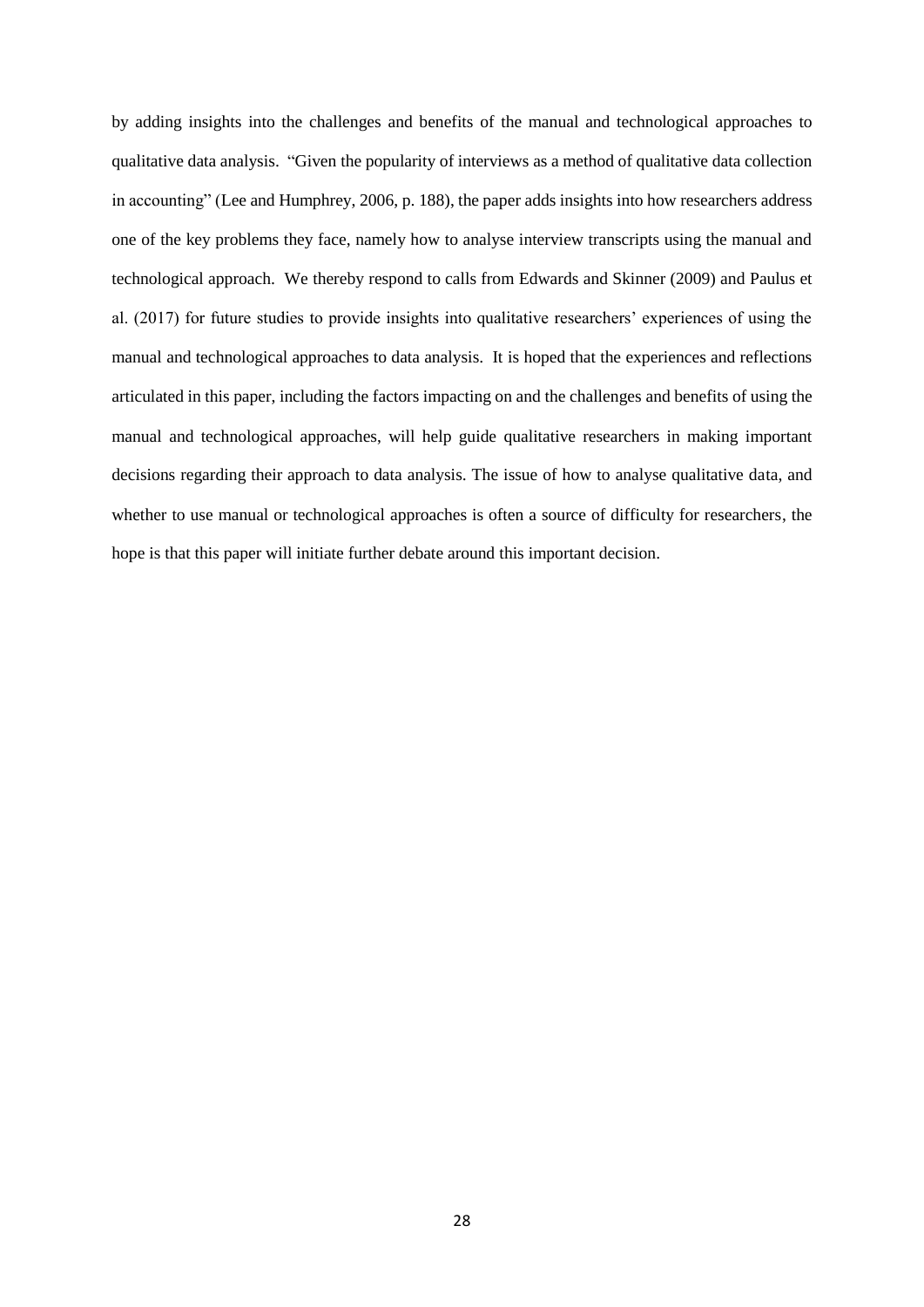## **References**

- Ahrens, T. and Chapman, C.S. (2006). 'Doing qualitative research in management accounting: Positioning data to contribute to theory', *Accounting, Organizations and Society*, Vol. 31, No. 8, pp. 819-41.
- Argiles, J.M. and Slof, E.J. (2001). 'New opportunities for farm accounting', *European Accounting Review*, Vol. 10, No. 2, pp. 361-383.
- Ashworth, P. (1999). '"Bracketing" in phenomenology: renouncing assumptions in hearing about student cheating', *International Journal of Qualitative Studies in Education,* Vol. 12, No. 6, pp. 707-721.
- Ashworth, P. and Lucas, U. (2000). 'Achieving empathy and engagement: a practical approach to the design, conduct and reporting of phenomenographic research', *Studies in Higher Education,* Vol. 25, No. 3, pp. 295-308.
- Bandara, W. (2006). 'Using NVivo as a research management tool: a case narrative', in Ruth, A. (Ed.) *Proceedings of the 3rd International Conference on Qualitative Research in IT and IT in Qualitative Research*. Institute for Integrated and Intelligent Systems, Australia, pp. 6-19.
- Basit, T. (2003). 'Manual or electronic? The role of coding in qualitative data analysis', *Educational Research,* Vol. 45, No. 2, pp. 143-154.
- Bazeley, P. (2009). 'Analysing qualitative data: More than identifying themes', *Malaysian Journal of Qualitative Research*, Vol. 2, No. 2, pp. 6-22.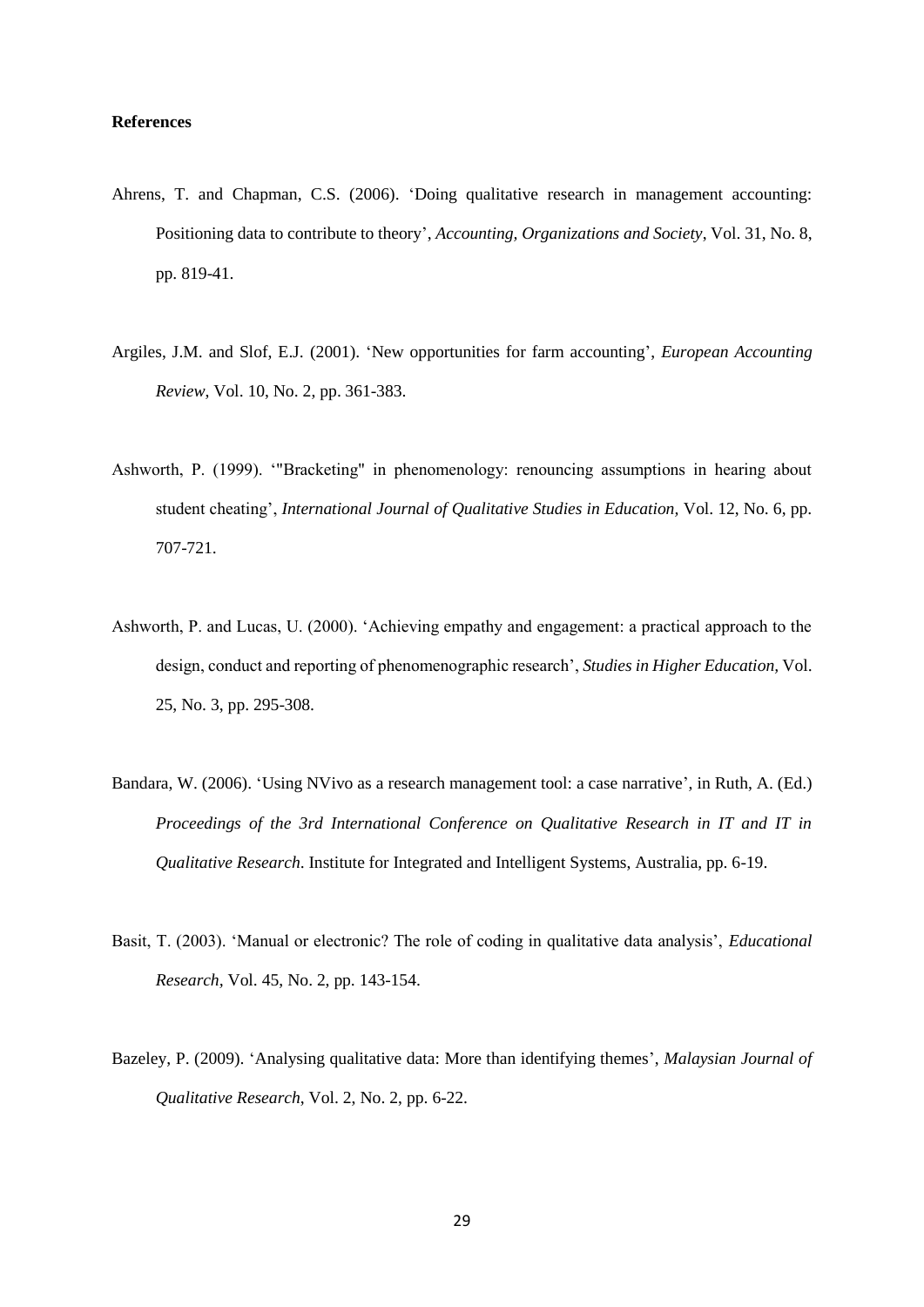- Bédard, J. and Gendron, Y. (2004). 'Qualitative research on accounting: some thoughts on what occurs behind the scene', in *The Real Life Guide to Accounting Research: A Behind-the-Scenes View of Using Qualitative Research Methods*, Humphrey, C. and Lee, B. (eds.), pp. 191-206, London: Elsevier.
- Bogdan, R.C. and Bilken, S.K. (1982). *Qualitative Research for Education: An Introduction to Theory and Methods*. Boston, Mass: Allyn and Bacon.
- Bowden, J.A. and Walsh, E. (2000). 'Phenomenographic analysis of interview transcripts', in *Phenomenography*, Bowden. J.A.E. and Walsh, E.E. (eds.), pp. 19-33, Melbourne: RMIT University Press.
- Boyle, G. (2012). 'Enhancing Irish agricultural productivity through technology adoption: a critique of the Irish agricultural, knowledge and innovation system (AKIS)' in *Teagasc best practice in extension services, Conference Proceedings*, pp. 1-6.
- Braun, V. and Clarke, V. (2006). 'Using thematic analysis in psychology', *Qualitative Research in Psychology*, Vol. 3, No. 2, pp. 77-101.
- Bringer, J.D., Johnson, L.H., and Brackenridge, C.H. (2006). 'Using Computer-Assisted Qualitative Data Analysis Software to Develop a Grounded Theory Project', *Field Methods*, Vol. 18, No. 3, pp. 245-266.

Bryman, A. and Burgess, R.G. (1994). *Analyzing Qualitative Data,* London: Routledge.

Byrne, M. and Flood, B. (2004). 'Exploring the conceptions of learning in accounting', *Accounting Education: An International Journal,* Vol. 13, No. 4, pp. 1-3.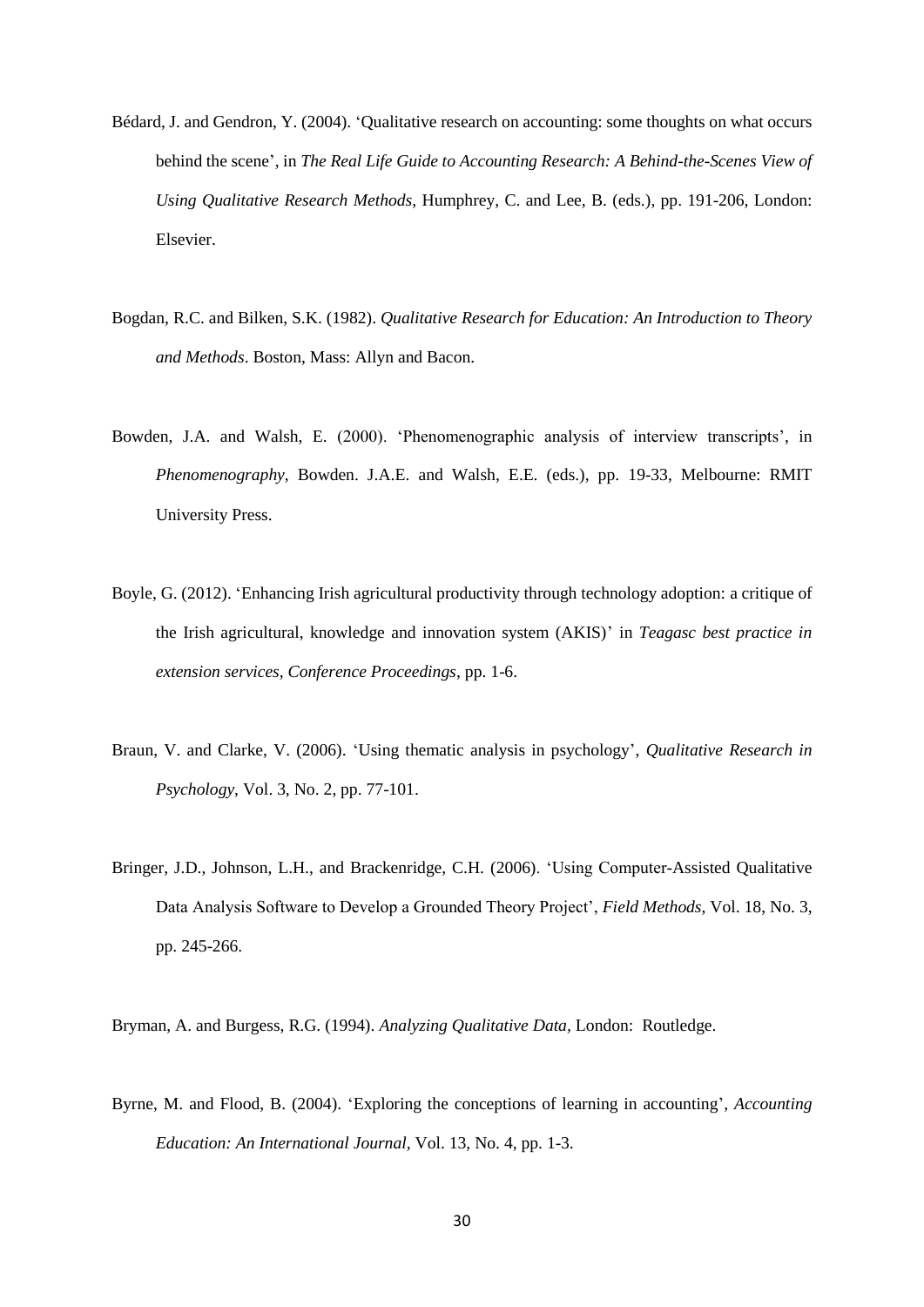Crowley, C., Harre, R. and Tagg, C. (2002). 'Qualitative research and computing: Methodological issues and practices in using QSR NVivo and NUD\*IST', *International Journal of Social Research Methodology,* Vol. 5, No. 3, pp. 193-197.

Edwards A. and Skinner, S. (2009). *Qualitative Research in Sport Management,* London: Routledge.

- Entwistle, N. (1997). 'Introduction: phenomenography in higher education', *Higher Education Research and Development,* Vol. 16, No. 2, pp. 127-134.
- Flood, B. and Wilson, R.M.S. (2009). 'Conceptions of learning of prospective professional accountants in Ireland: an exploratory study', *Irish Accounting Review,* Vol. 16, No. 1, pp. 21-38.
- Friedman, A. and Phillips, M. (2004). 'Continuing professional development: developing a vision', *Journal of Education & Work,* Vol. 17, No. 3, pp. 361-376.
- Friese, S. (2019). *Qualitative Data Analysis with ATLAS.ti*, 3<sup>rd</sup> ed., London: Sage Publications.
- García‐Horta, J.B. and Guerra‐Ramos, M.T. (2009). 'The use of CAQDAS in educational research: some advantages, limitations and potential risks', *International Journal of Research & Method in Education*, Vol. 32, No. 2, pp. 151-165.

Harding, J. (2018). *Qualitative Data Analysis: From Start to Finish*, 2nd ed., London: Sage Publications.

IES 7 (2004). *International Education Standard for Professional Accountants 7: Continuing Professional Development: a Program of Lifelong Learning and Continuing Development of Professional Competence*, New York: IFAC.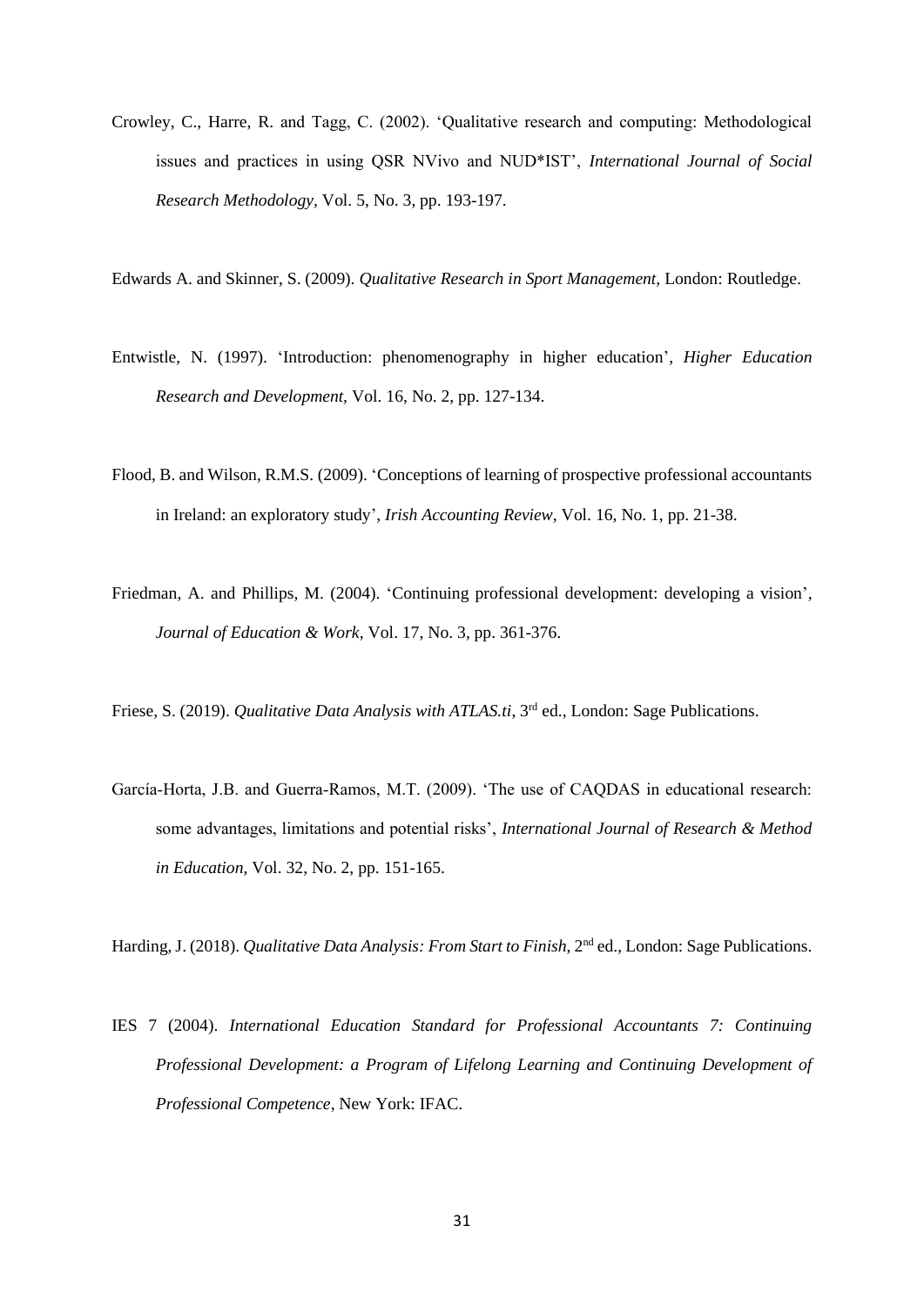- Jack, L. (2005). 'Stocks of knowledge, simplification and unintended consequences: the persistence of post-war accounting practices in UK agriculture', *Management Accounting Research*, Vol. 16, pp. 59-79.
- Jackson, K. and Bazeley, P. (2019). *Qualitative Data Analysis with NVivo*, 3<sup>rd</sup> ed., London: Sage Publications.
- Larsson, J. and Holmström, I. (2007). 'Phenomenographic or phenomenological analysis: does it matter? Examples from a study on anaesthesiologists' work', *International Journal of Qualitative Studies on Health and Well-Being,* Vol. 2, No. 1, pp. 55-64.
- Lee, B. and Humphrey, C. (2006). 'More than a numbers game: qualitative research in accounting', *Management Decision,* Vol. 44, No. 2, pp. 180-197.
- Leech, N.L and Onwuegbuzie, A.J. (2011). 'Beyond Constant Comparison Qualitative Data Analysis: Using NVivo', *School Psychology Quarterly*, Vol. 26, No. 1, pp. 70-84.
- Lindsay, H. (2013). *Patterns of Learning in the Accountancy Profession: The Roles of Continuing Professionals Development and Lifelong Learning*, EdD Thesis, The Open University, UK.

Lofland, J. (1971). *Analyzing Social Settings*, Belmont: Wadsworth/Thompson Learning.

- Lucas, U. (1998). *Perceptions of Learning and Teaching Accounting: a Phenomenographic Study*, PhD Thesis, Sheffield Hallam University, Sheffield.
- Maher, C., Hadfield, M., Hutchings, M. and de Eyto, A. (2018). 'Ensuring rigor in qualitative data analysis: a design research approach to coding combining NVivo with traditional material methods', *International Journal of Qualitative Methods,* Vol. 17, pp. 1–13.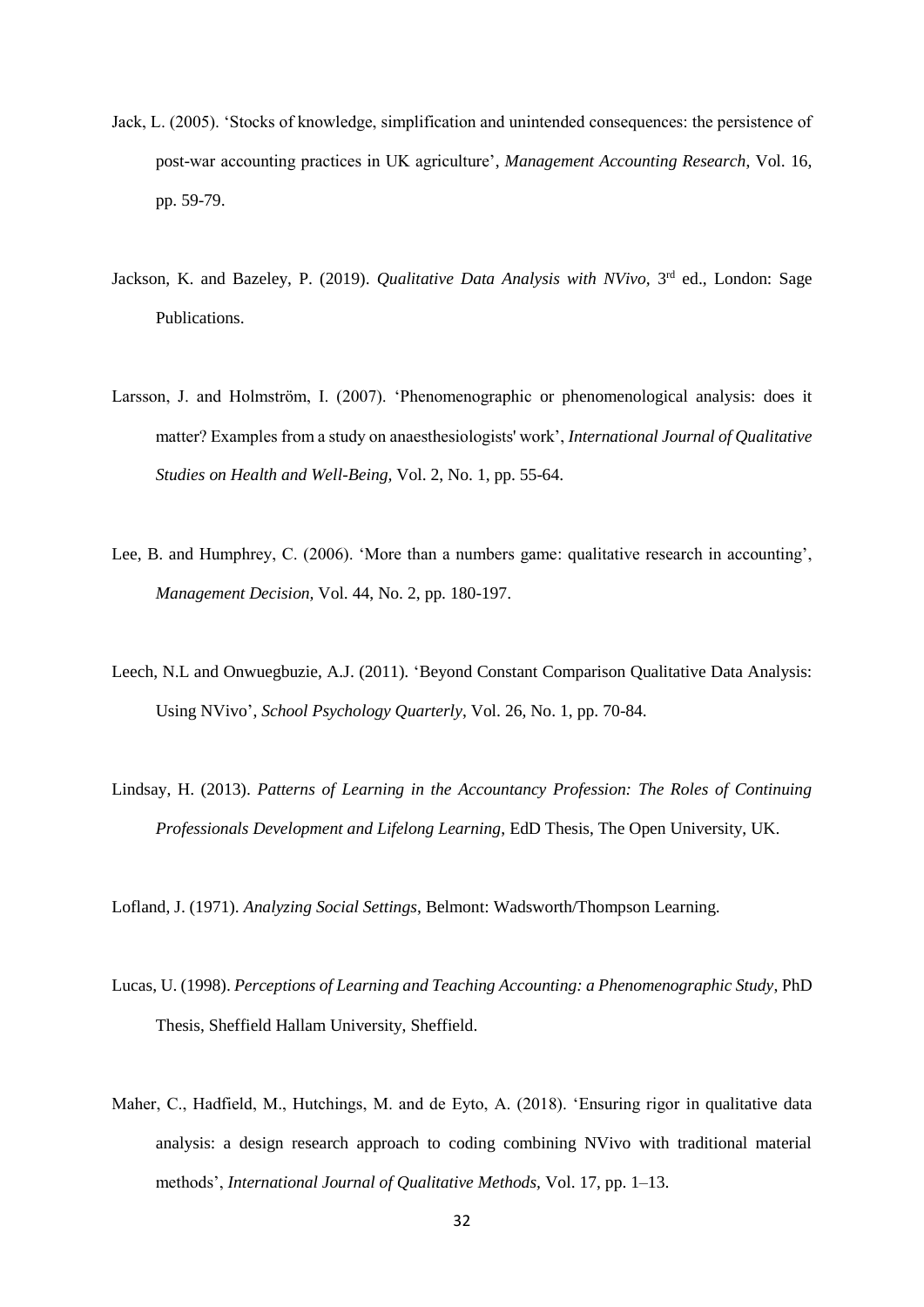- Marshall, C. and Rossman, G. (1995). *Designing Qualitative Research*, 2<sup>nd</sup> ed., Newbury Park, CA.: Sage.
- Marton, F. (1994). 'Phenomenography', in *International Encyclopaedia of Education.* Vol. 8, Husen, T. and Postlethwaite, T.N. (eds), pp. 4424-4429, 2nd ed., London: Pergamon.

Mason, Jennifer (2002). *Qualitative Researching*, 2<sup>nd</sup> ed., California: Sage.

Merleau-Ponty, M. (1962). *Phenomenology of Perception,* London: Routledge and Kegan Paul.

- Meyer, D. and Avery, L.M. (2009), 'Excel as a Qualitative Data Analysis Tool', *Field Methods*, Vol, 21, No. 1, pp. 91-112.
- Miles, M. B. and Huberman, A. M. (1994). *Qualitative Data Analysis: An Expanded Sourcebook,* 2nd ed., Thousand Oaks, California: Sage.
- [Modell, S.](https://www.emerald.com/insight/search?q=Sven%20Modell) and [Humphrey, C.](https://www.emerald.com/insight/search?q=Christopher%20Humphrey) (2008). 'Balancing acts in qualitative accounting research', *[Qualitative](https://www.emerald.com/insight/publication/issn/1176-6093)  [Research in Accounting & Managemen](https://www.emerald.com/insight/publication/issn/1176-6093)*t, Vol. 5, No. 2, pp. 92-100.

Moustakas, C. (1994). *Phenomenological Research Methods,* Thousand Oaks, California: Sage.

- Nuthall, P.L. (2012). 'The intuitive world of farmers–the case of grazing management systems and experts', *Agricultural Systems,* Vol. 107, pp. 65-73.
- O'Dwyer, B. (2004). 'Qualitative Data Analysis: Illuminating a Process for Transforming a 'Messy' but 'Attractive' 'Nuisance'', in *The Real Life Guide to Accounting Research: A Behind-the-*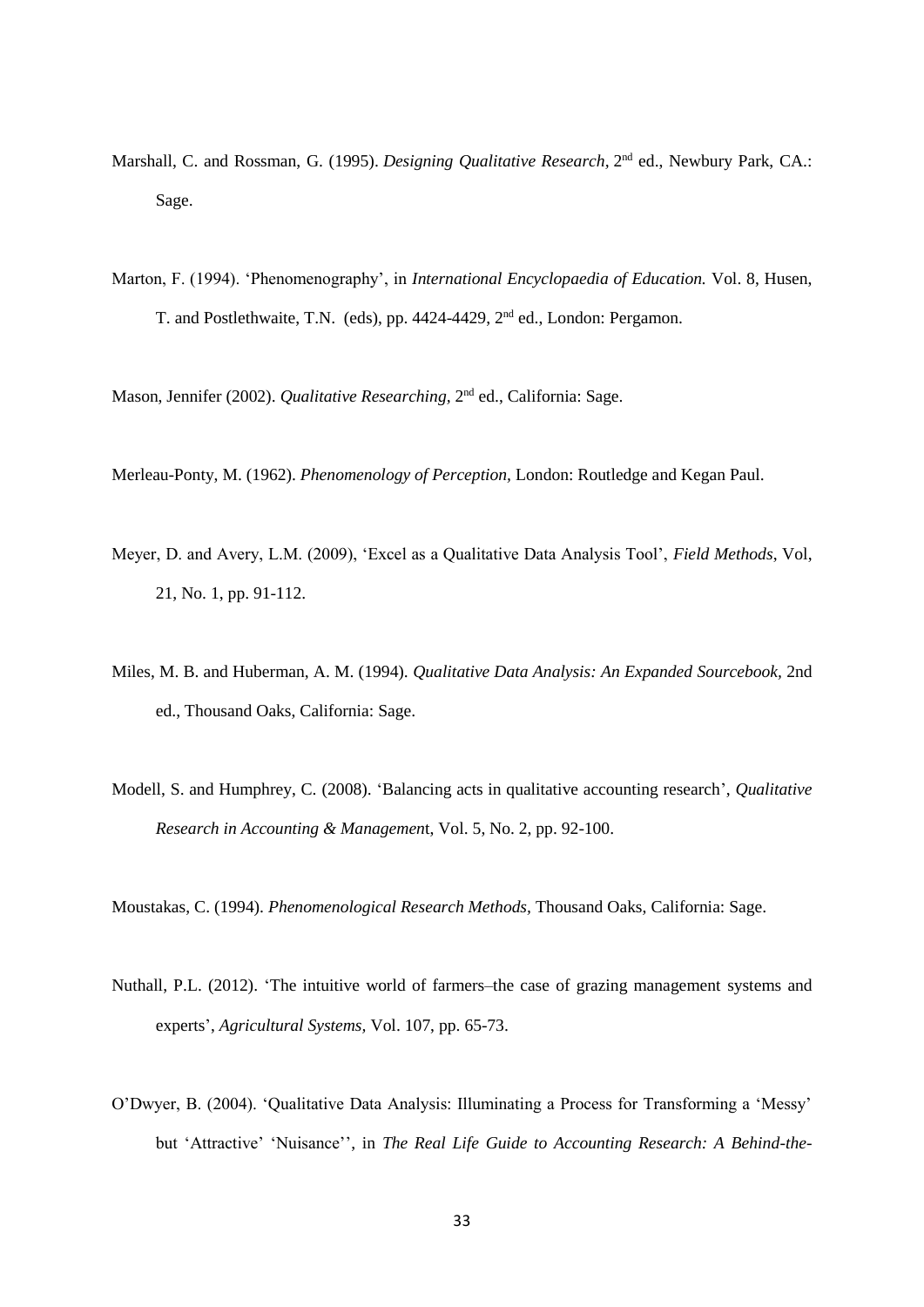*Scenes View of Using Qualitative Research Methods*, Humphrey, C. and Lee, B. (eds.), pp. 391- 407, London: Elsevier.

- Öhlmér, B. and Lönnstedt, L. (2004). 'Design of economic information. A pilot study of accounting information in decision-making processes', *Food Economics-Acta Agriculturae Scandinavica*, Section C, Vol. 1, No. 4, pp. 222-231.
- Ozkan, B. C. (2004). 'Using NVivo to analyze qualitative classroom data on constructivist learning environments', *The Qualitative Report*, Vol. 9, No. 4, pp. 589-603.
- Paisey, C. and Paisey, N.J. (2010). 'Developing skills via work placements in accounting: student and employer views', *Accounting Forum,* Vol. 34, No. 2, pp. 89-108.
- Paisey, C., Paisey, N.J. and Tarbert, H. (2007). 'Continuing professional development activities of UK accountants in public practice', *Accounting Education,* Vol. 16, No. 4, pp. 379-403.
- Parker, L.D. (2003). 'Qualitative research in accounting and management: the emerging agenda', *Journal of Finance and Accounting,* Vol. 2, No. 1, pp. 15-30.
- Paulus, T., Woods, M., Atkins, D. and Macklin, B. (2017). 'The discourse of QDAS: reporting practices of ATLAS.ti and NVivo users with implications for best practice', *International Journal of Social Research Methodology*, Vol. 20, No. 1, pp. 35-47.
- Pratt, M. G., Kaplan, S. and Whittington, R. (2019). 'Editorial Essay: The Tumult over Transparency: Decoupling Transparency from Replication in Establishing Trustworthy Qualitative Research', *Administrative Science Quarterly*, Vol. 65, No. 1, pp. 1–19.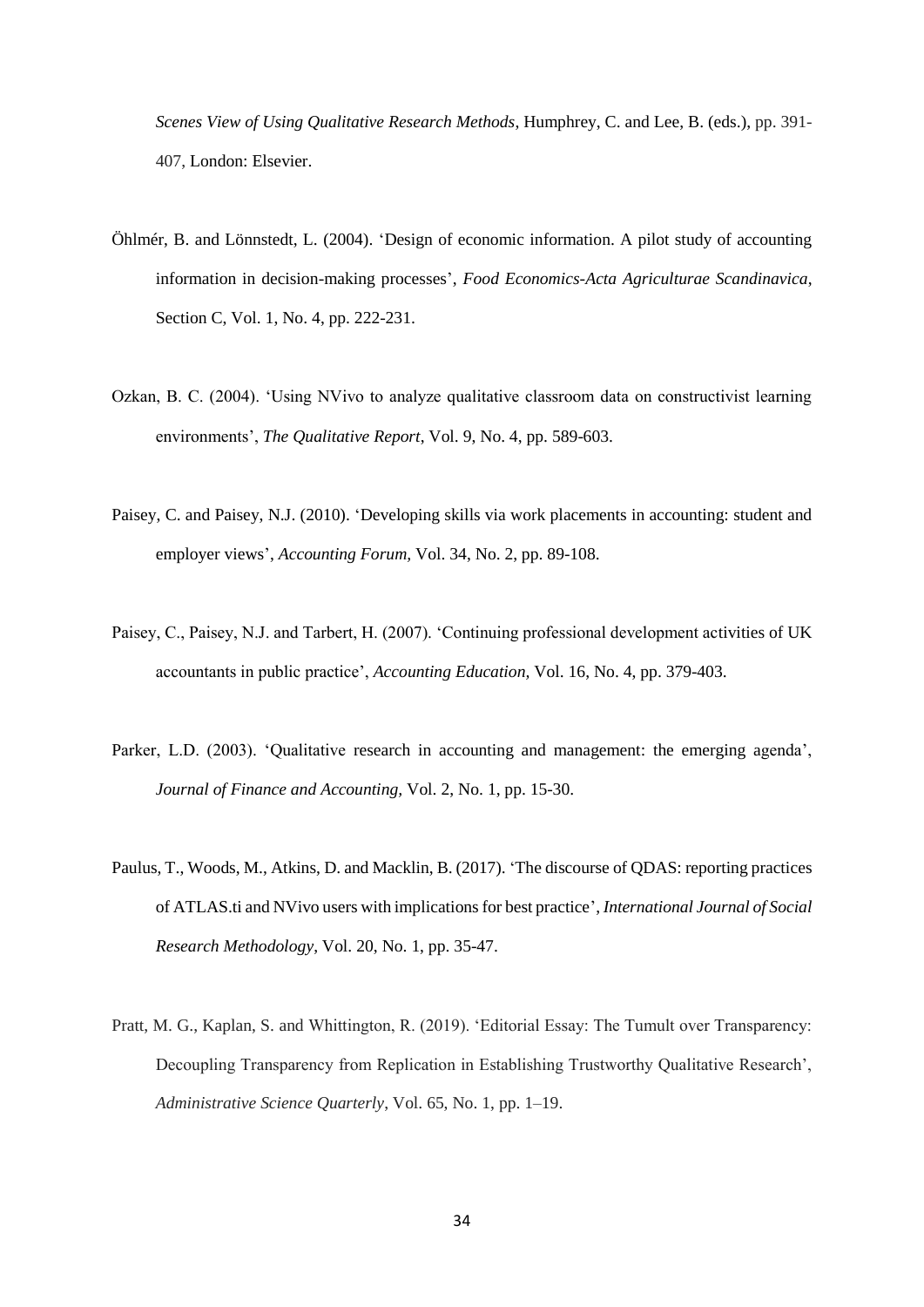- Richards, R. (2002). 'An intellectual history of NUD\*IST and NVivo', *International Journal of Social Research Methodology*, Vol. 5, No. 3, pp. 199-214.
- Richards, L. and Richards, T. (1994). 'From filing cabinet to computer', in *Analyzing Qualitative Data,* Bryman, A. and Burgess, R.G. (eds.), pp. 146-172, London: Routledge.
- Saunders, M., Lewis, P. and Thornhill, A. (2019). *Research Methods for Business Students*, 8<sup>th</sup> ed., London: Pearson Professional Limited and Financial Times Pitman Publishing.
- Séror, J. (2005) 'Computers and qualitative data analysis: paper, pens, and highlighters vs. screen, mouse, and keyboard', *Tesol Quarterly,* Vol. 39, No. 2, pp. 321-328.
- Sherry, J.F. Jr. and Kozinets, R.V. (2001). 'Qualitative Inquiry in Marketing and Consumer Research', in *Kellogg on Marketing*, Iacobucci, D. (ed), pp. 165-194, New York: Wiley Books.
- Silverman, D. (2017). *Doing Qualitative Research: a Practical Handbook*, 8<sup>th</sup> ed., London: Sage.
- Svensson, L. (1997). 'Theoretical foundations of phenomenography', *Higher Education Research and Development,* Vol. 16, No. 2, pp. 159-171.
- Zamawe, F.C. (2015). 'The Implication of Using NVivo Software in Qualitative Data Analysis: Evidence-Based Reflections', *Malawi Medical Journal*, Vol. 27, No. 1, pp. 13-15.